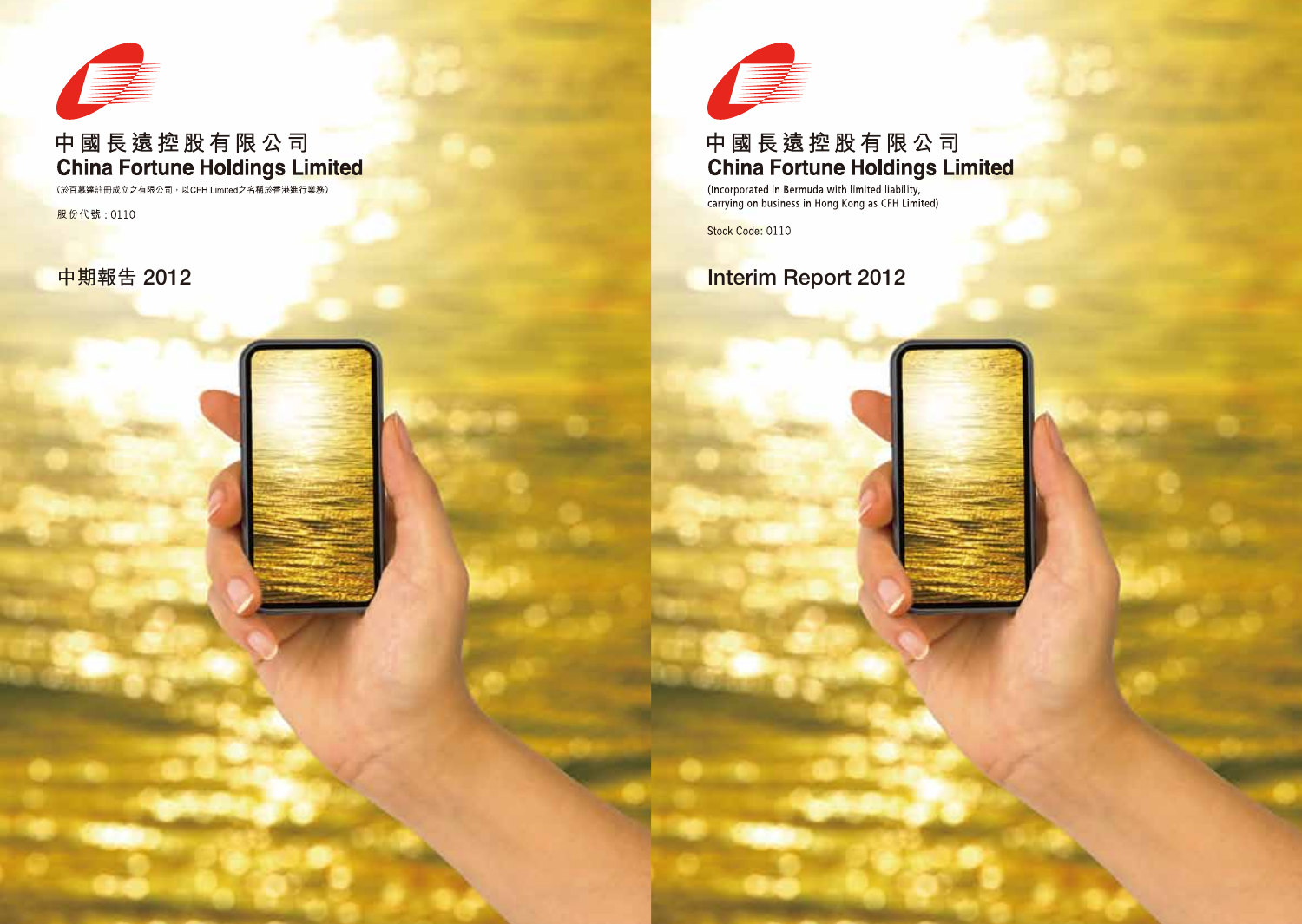# TABLE OF CONTENTS

| Corporate information                                    | $\overline{2}$ |
|----------------------------------------------------------|----------------|
| Review and outlook                                       | $\mathbf{3}$   |
| Other information                                        | 6              |
| Condensed consolidated income statement                  | 13             |
| Condensed consolidated statement of comprehensive income | 14             |
| Condensed consolidated statement of financial position   | 15             |
| Condensed consolidated statement of changes in equity    | 17             |
| Condensed consolidated statement of cash flows           | 18             |
| Notes to the condensed consolidated financial statements | 19             |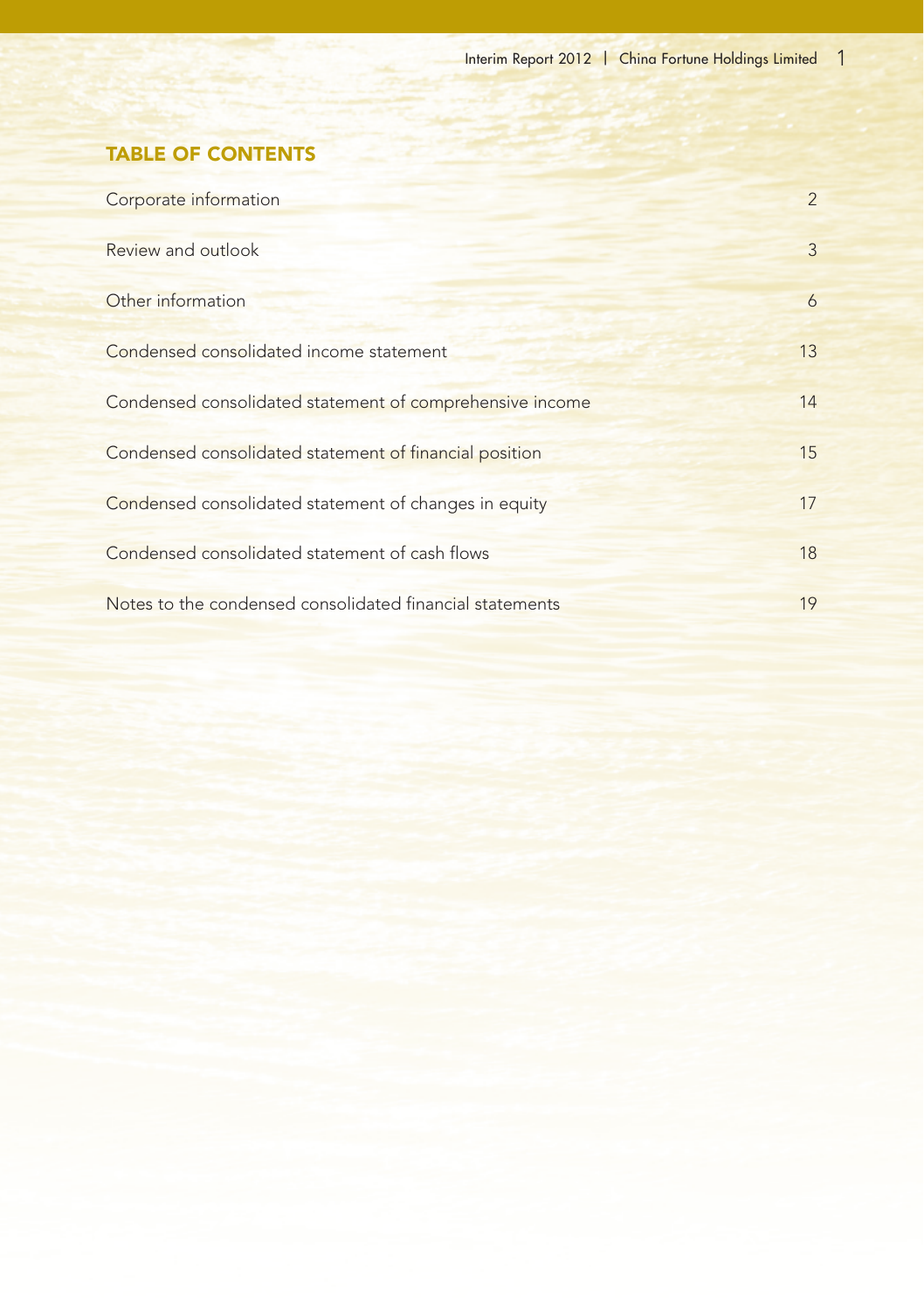# CORPORATE INFORMATION

#### Board of Directors

Chairman and Executive Director Mr. Lau Siu Ying

Executive Directors Mr. Luo Xi Zhi Mr. Wang Yu

#### Independent Non-executive Directors

Mr. Chang Wing Seng, Victor Mr. Wong Lit Chor, Alexis Dr. Law Chun Kwan

#### Company Secretary

Mr. Lam Man Kit

## Audit Committee

Mr. Chang Wing Seng, Victor (Committee Chairman) Mr. Wong Lit Chor, Alexis Dr. Law Chun Kwan

# Remuneration Committee

Mr. Chang Wing Seng, Victor (Committee Chairman) Mr. Wong Lit Chor, Alexis Mr. Lau Siu Ying

## Nomination Committee

Mr. Lau Siu Ying (Committee Chairman) Mr. Wang Yu Mr. Chang Wing Seng, Victor Mr. Wong Lit Chor, Alexis Dr. Law Chun Kwan

## Registered Office

Clarendon House, 2 Church Street, Hamilton HM11, Bermuda.

#### Hong Kong Head Office

Room 1505-07, Tower A, Regent Centre, 63 Wo Yi Hop Road, Kwai Chung, Hong Kong.

#### China Head Office

Room 1901, 19/F., BM Tower, 218 Wu Song Road, Shanghai, PRC.

## Shanghai Office

Room 328, Xin Mao Lou, 2 Tai Zhong Nan Lu, Waigaoqiao Free Trade Zone, Shanghai, PRC.

# Principal Share Registrar and Transfer Office

HSBC Bank Bermuda Limited 6 Front Street, Hamilton HM11, Bermuda.

# Hong Kong Branch Share Registrar and Transfer Office

Tricor Abacus Limited 26/F., Tesbury Centre, 28 Queen's Road East, Wanchai, Hong Kong.

#### Auditor

BDO Limited

Legal Advisor Conyers Dill & Pearman

#### Principal Bankers

China Merchants Bank ICBC

#### Corporate Websites

www.fortunetele.com www.chinafortune.com

Stock Code

110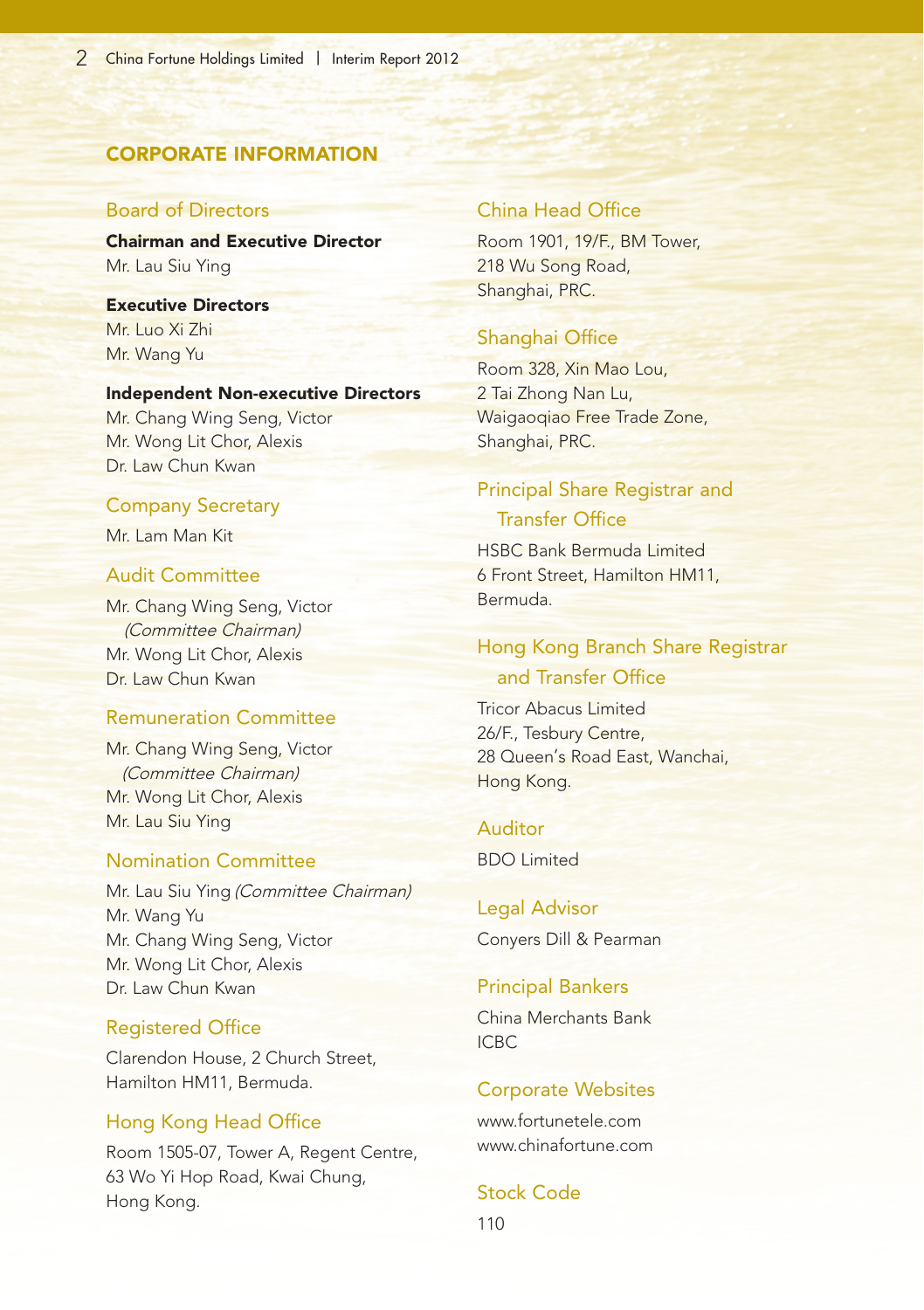# REVIEW AND OUTLOOK

# Financial Review

The fulfillment distribution business for Nokia Stores continues to be the main business of the Group in which the Group is appointed as the sole fulfillment distributor for Nokia Stores in the People's Republic of China ("PRC"). The Group recorded a consolidated revenue during the period of HK\$331.7 million when compared to the previous corresponding period of HK\$1,028.4 million. The decrease in revenue was mainly attributable to a decrease in revenue from the fulfillment distribution business for Nokia Stores. The gross profit amounted to HK\$4.1 million, a decrease when compared to the previous corresponding period of HK\$22.1 million. The gross margin percentage during the period was 1.2% which was lower than the previous corresponding period of 2.2%. Besides the reduction in revenue, the Group recorded a write-down on inventories according to the accounting policy adopted by the Group, amounted to HK\$7.2 million during the period, which rendered a drop in the gross profit and as a result, the Group reported a net loss of HK\$10.9 million during the period when compared to a loss of HK\$2.7 million in the previous corresponding period.

The selling and distribution costs amounted to HK\$5.3 million when compared to the previous corresponding period of HK\$8.5 million. The administrative expenses amounted to HK\$13.7 million when compared to the previous corresponding period of HK\$16.1 million. Both of them recorded a decrease when compared to the previous corresponding period, which were in line with the drop in revenue in the period.

As far as the mobile phone retail chain subsidiary in Zhuhai was concerned, the revenue achieved during the period amounted to HK\$94.6 million which increased by HK\$74.2 million as compared with the previous corresponding period. The Group shared a net loss of HK\$0.2 million from the result of an associate during the period as compared to a net gain of HK\$0.1 million in the previous corresponding period. The finance costs during the period decreased from HK\$3.5 million in the previous corresponding period to HK\$0.7 million due to the decrease in the level of other borrowings in the period.

The net asset value of the Group as at 30 June 2012 amounted to HK\$302.6 million or HK\$0.37 per share when compared to HK\$314.8 million or HK\$0.38 per share as at 31 December 2011. As at 30 June 2012, the Group's other borrowings amounted to HK\$15.1 million, which was maintained at the same level as at 31 December 2011.

The gearing ratio of the Group, defined as the ratio of the total long term liabilities to the shareholder's equity, was 0.36 as at 30 June 2012 when compared to 0.35 as at 31 December 2011.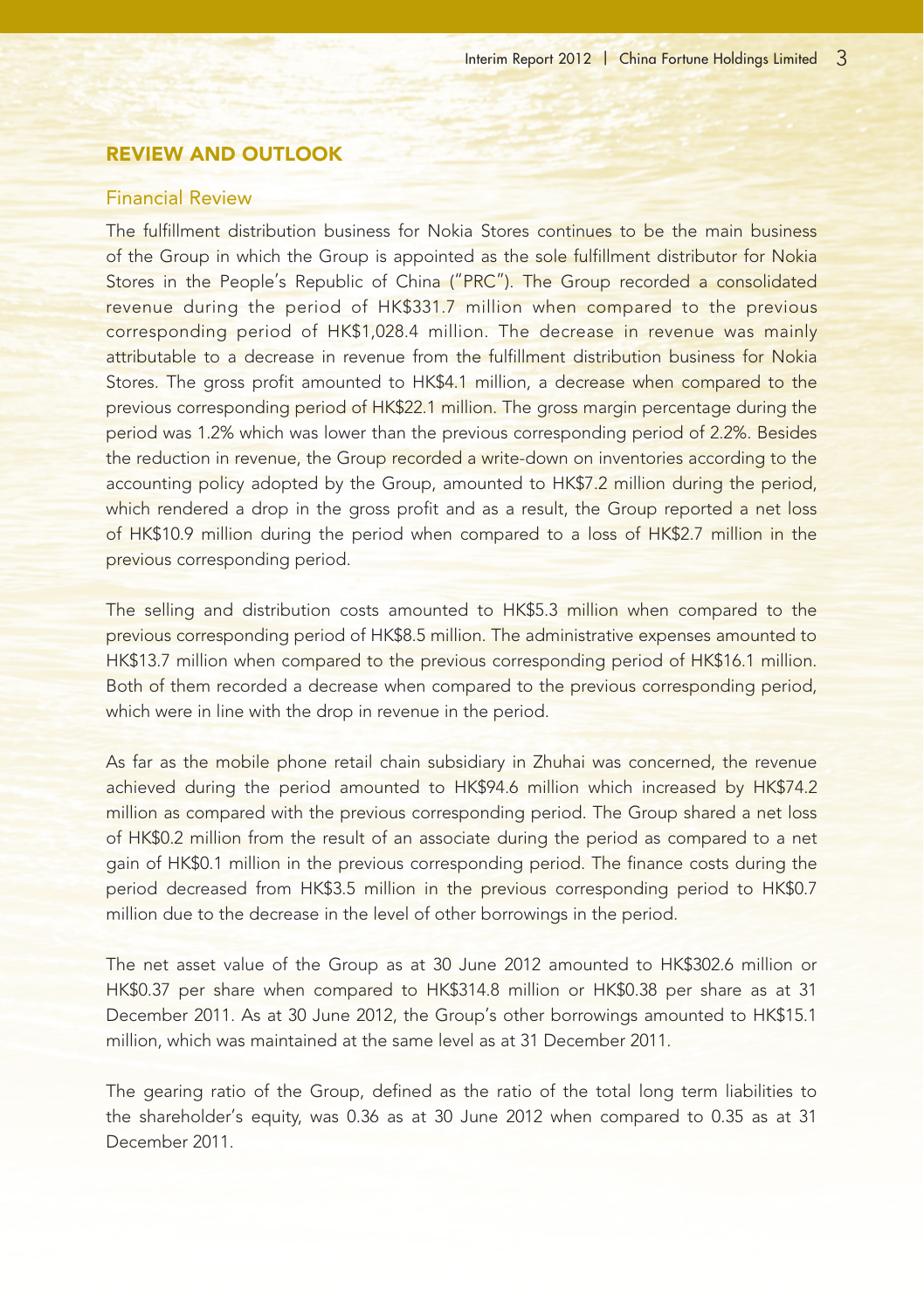The total cash and cash equivalents amounted to HK\$131.5 million as at 30 June 2012 without any deposit pledged to banks. The Group is financed by a combination of its equity capital, cash flow generated from its operation and other borrowings.

During the period, there was no material change in the funding and treasury policy of the Group. The Group considers the only potential currency exposure is in Renminbi as the majority of its revenue is derived in the PRC. It is the treasury policy of the Group to manage its foreign currency exposure whenever its financial impact is material to the Group.

The inventories of the Group as at 30 June 2012 amounted to HK\$58.4 million, as compared to HK\$132.4 million as at 31 December 2011, mainly comprised inventories from the fulfillment distribution business for Nokia Stores and from the retail chain business in Zhuhai. The inventory turnover period was 53 days for the six months ended 30 June 2012, as compared with the one for the twelve months ended 31 December 2011 of 34 days. The Group will continue to apply strict policy in inventory control in the future. The amount of trade and other receivables as at 30 June 2012 was HK\$52.1 million, as compared to HK\$59.9 million as at 31 December 2011.

In order to minimize the credit risk for the trade receivables, the Group has implemented prudent control on the determination of credit limits, credit approvals and other monitoring procedures to ensure that follow-up action is taken to recover overdue debts. In addition, the revenue generated from the fulfillment distribution business for Nokia Stores is mainly on cash basis which further reduces the credit risk of the Group.

As at 30 June 2012, the Group had in total 195 employees as compared to 224 employees as at 31 December 2011. Employees were remunerated according to the nature of their job duties and market trend. The Group provided staff welfare and fund contribution to its employees in accordance with the prevailing regulations in the PRC and Hong Kong. There was no material change in the remuneration policy, bonus scheme and share option scheme during the period. The Group has a share option scheme under which the Company may grant share options to the participants, including directors and employees, to subscribe for shares of the Company.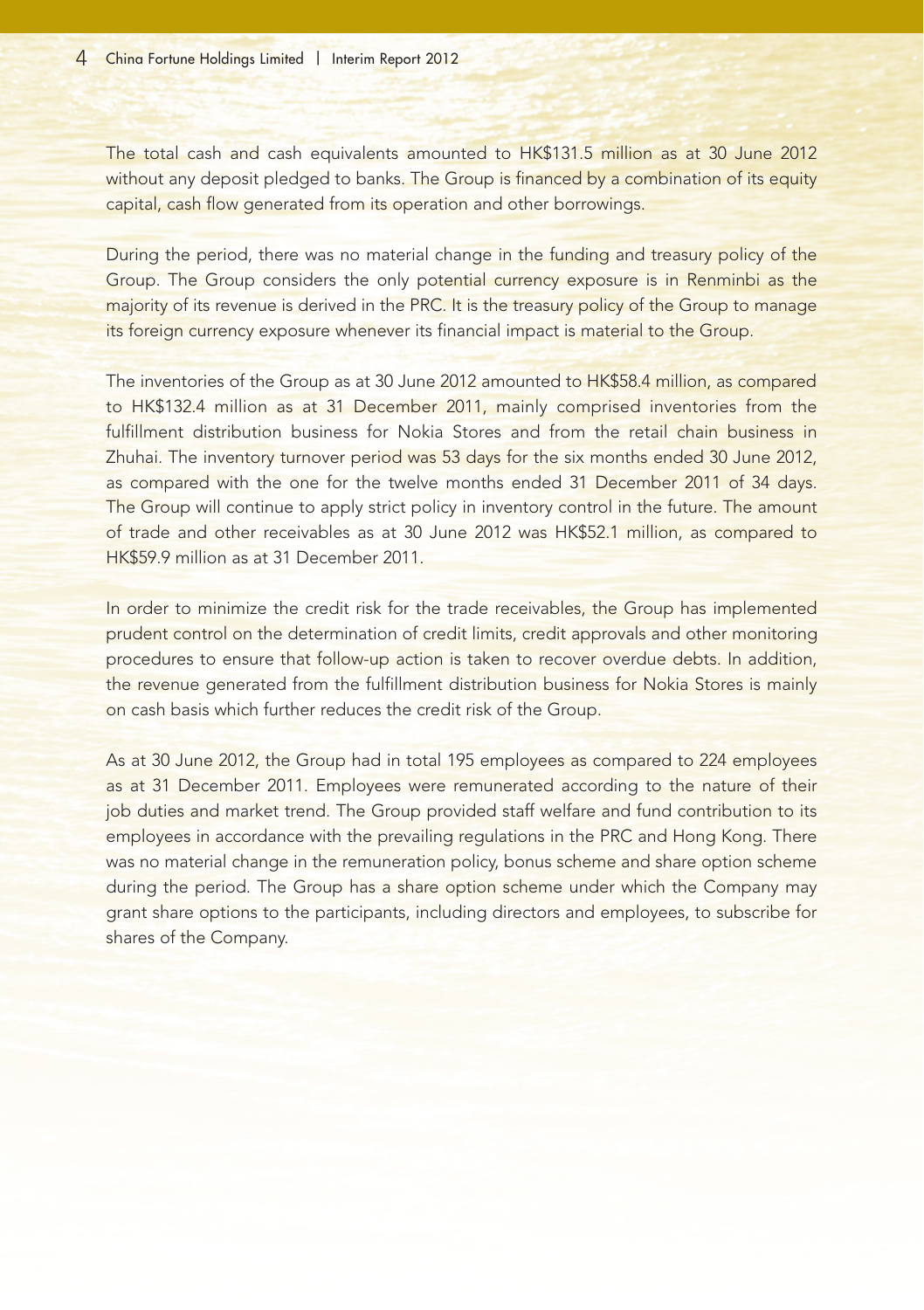# Market and Business Review, and Outlook

### Handset Distribution

Nokia, who was the biggest mobile phone manufacturer for over a decade, lost its market share in the mobile phone industry substantially to Apple Inc. and various brands of handsets with the Android platform in these few years. Changes in handset application habit of consumers turn popular handsets from mobile-phone-based into smartphonebased. In view of this, besides from launching the popular Android-based smartphone, Nokia decided to collaborate with Microsoft Windows Phone in 2011. Nevertheless, the market has been expecting the new Nokia handset with Windows 8 system long enough but which is not yet available until the fourth quarter of 2012 as anticipated. Nokia could only lose its market share with substantial reduction in its turnover in the period.

The Group has been a distributor of Nokia handsets since incorporation. So the recent situation of Nokia directly and substantially led to a downturn of revenue of the Group in the period. The Group paid special attention and efforts in mitigating the effect and risks in the Nokia Store fulfillment distribution business by lowering the inventory level to a minimal amount. The management will keep monitoring this business segment and take timely and appropriate action when necessary.

#### **Mining**

We are now developing a new mining site exploitation system in our mine located in Huangshi which is expected to be completed before the end of year 2013, and further exploitation may commence the soonest in early 2013 when about half of the new exploitation system is established. Besides, the management is exploring all commercially viable opportunities to maximize the return from this investment including but not limited to improvement of infrastructure and expansion into processing of the ore, subject to feasibility study and availability of funding.

#### **Prospects**

The world becomes even more and more challenging nowadays, so as in the PRC where is one of the strongest countries in terms of economic performance, and with its huge internal consumption and room for expansion. Though with keen competition, development potential is still enormous. The Group is actively looking for opportunities which will further enhance the shareholders' value.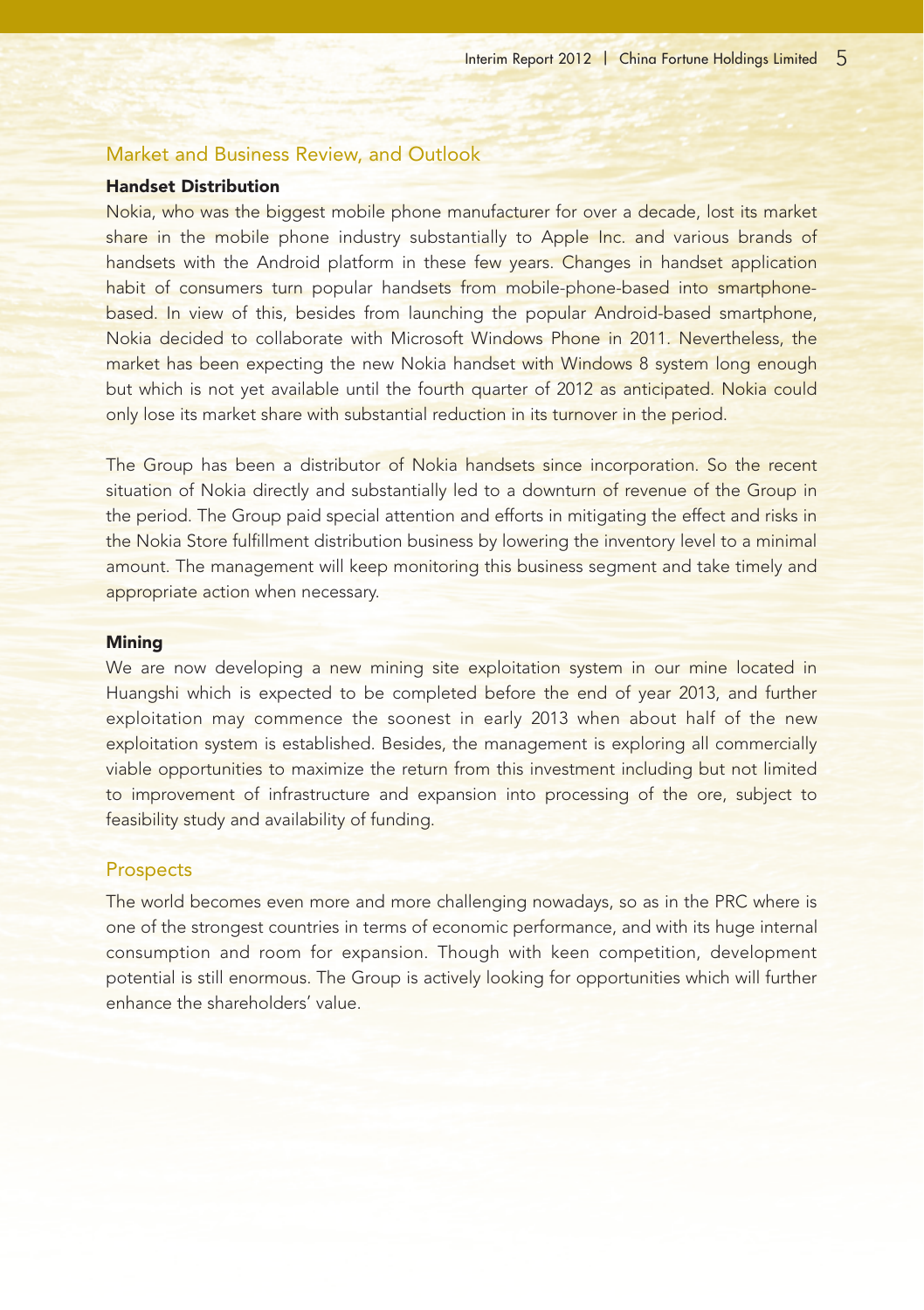# OTHER INFORMATION

#### Directors' and Chief Executive's interests in shares and underlying shares

At 30 June 2012, the interests and short positions of the directors, the chief executive and their associates in the shares and underlying shares of the Company and its associated corporations (within the meaning of Part XV of the Securities and Future Ordinance ("SFO")), which were required to be notified to the Company and The Stock Exchange of Hong Kong Limited (the "Stock Exchange") pursuant to Divisions 7 and 8 of Part XV of the SFO (including interests and short positions which they were taken or deemed to have under such provisions of the SFO), or as recorded in the register maintained by the Company pursuant to Section 352 of the SFO, or as otherwise notified to the Company and the Stock Exchange pursuant to the Model Code for Securities Transactions by Directors of Listed Issuers (the "Model Code"), were as follows:

| Name of director | <b>Capacity</b>                                          | Number of<br>issued ordinary<br>shares held | <b>Percentage of</b><br>the issued<br>share capital of<br>the Company |
|------------------|----------------------------------------------------------|---------------------------------------------|-----------------------------------------------------------------------|
| Mr. Lau Siu Ying | Held by a discretionary trust (Note)<br>Beneficial owner | 188,300,013<br>259,996,285                  | 22.92%<br>31.64%                                                      |
|                  |                                                          | 448,296,298                                 | 54.56%                                                                |

# Ordinary shares of HK\$0.10 each of the Company

Note: These shares are held by Future 2000 Limited, a company incorporated in the British Virgin Islands which in turn is held by a discretionary trust, the beneficiaries of which include Mr. Lau Siu Ying, his spouse and his children.

The interest disclosed above represents long positions in the shares and underlying shares of the Company or its associated corporations.

Save as disclosed above, none of the directors, chief executives nor their associates had any interests or short positions in any shares or underlying shares of the Company or any of its associated corporations as defined in the SFO at 30 June 2012.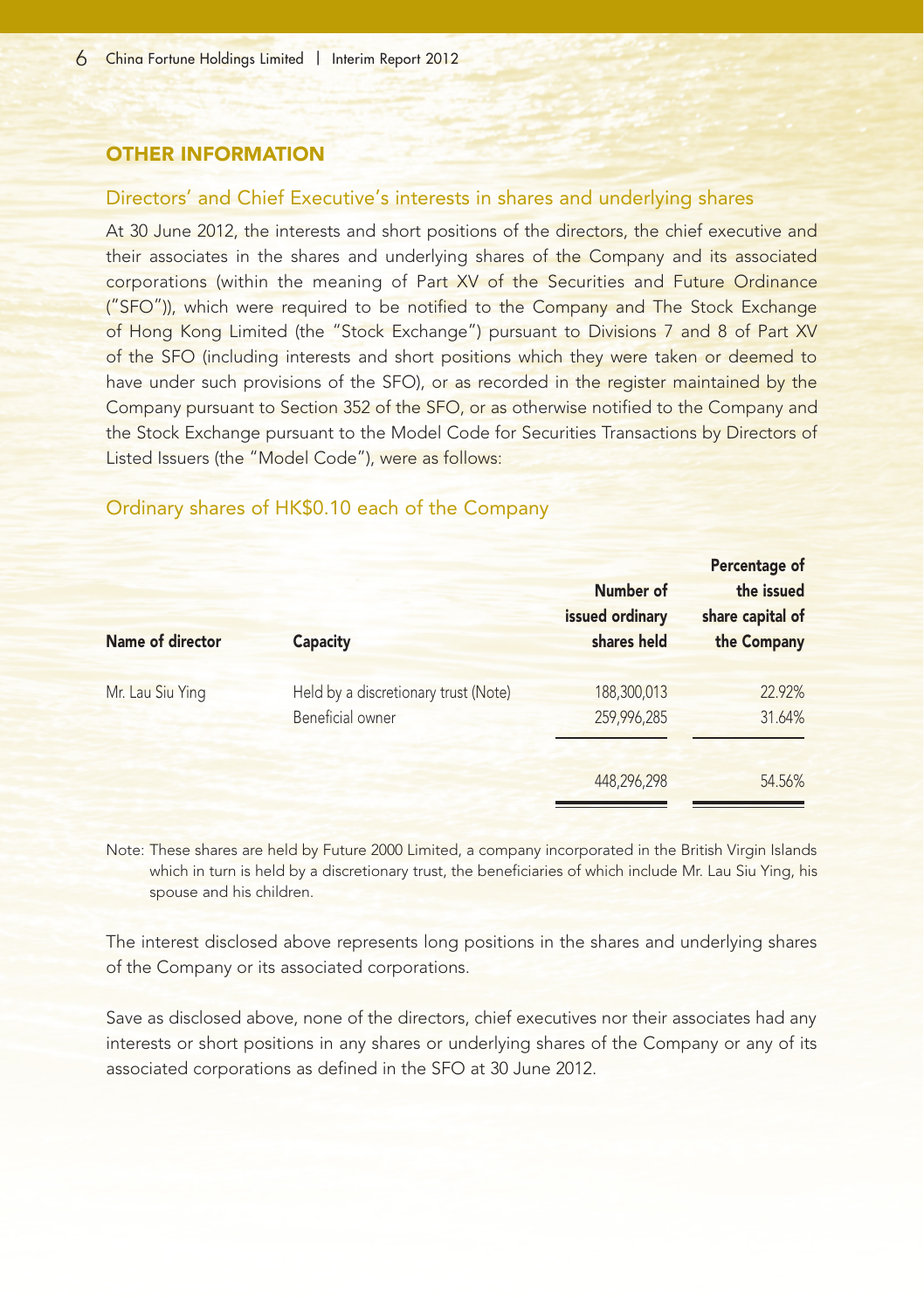## Share options

The Company adopted a share option scheme on 14 January 2004 (the "Scheme") which was effective on 26 January 2004 and will expire on 26 January 2014. The primary purpose of the Scheme is to provide incentives to directors, eligible employees and other qualified persons who in the opinion of the board of directors has made or will make contributions which are or may be beneficial to the Group as a whole.

Under the Scheme, the directors of the Company may, subject to certain conditions, grant to any directors, employees, suppliers, agents, customers, distributors, business associates or partners, professionals or other advisors of, or consultants or contractors to, any members of the Group or any associated companies who in the opinion of the board of directors has made or will make contributions which are or may be beneficial to the Group as a whole, options to subscribe for shares of the Company at any price but not less than the higher of (i) nominal value of a share, (ii) the closing price of the shares on the Stock Exchange on the day of grant and (iii) the average of the closing prices of the shares on the Stock Exchange on the five trading days immediately preceding the date of grant of the options, subject to a maximum of 10% of the issued share capital of the Company from time to time.

At as 30 June 2012, no outstanding share options were available. Without prior approval from the shareholders of the Company, (i) the total number of shares in respect of which options may be granted under the Scheme is not permitted to exceed 10% of the shares of the Company in issue at any point in time, and (ii) the number of shares issued and to be issued in respect of which options granted and may be granted to any individual in any 12-month period is not permitted to exceed 1% of the shares of the Company in issue at any point in time.

Options granted must be taken up within the time period set out in the offer letter and upon payment of HK\$1 for each lot of share option granted.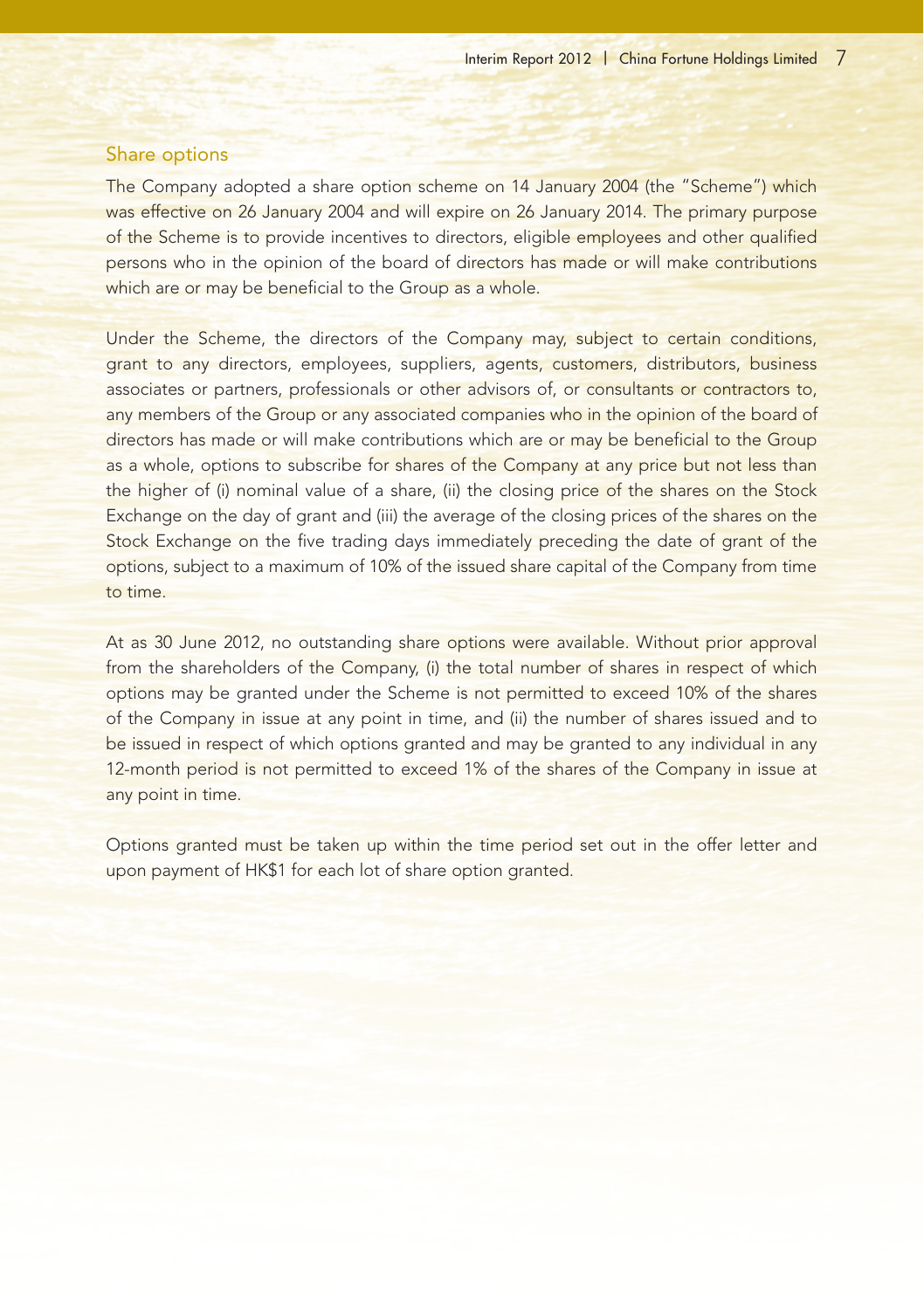The following table disclosed the movements in the share options of the Company during the period:

|                                    | Date of<br>grant | <b>Exercise</b><br>price per<br>share<br>HK\$ | Outstanding<br>at beginning<br>of the<br>period | Granted<br>during<br>the period | <b>Exercised</b><br>during<br>the period | Lapsed<br>during<br>the period | <b>Outstanding</b><br>at end of<br>the period |
|------------------------------------|------------------|-----------------------------------------------|-------------------------------------------------|---------------------------------|------------------------------------------|--------------------------------|-----------------------------------------------|
| <b>Category I - Directors</b>      |                  |                                               |                                                 |                                 |                                          |                                |                                               |
| Mr. Lau Siu Ying                   | 7.5.2007         | 1.29                                          | 2,000,000                                       |                                 |                                          | (2,000,000)                    |                                               |
| Mr. Luo Xi Zhi                     | 7.5.2007         | 1.29                                          | 100,000                                         |                                 | $\overline{a}$                           | (100,000)                      |                                               |
| Mr. Wang Yu                        | 7.5.2007         | 1.29                                          | 300,000                                         |                                 |                                          | (300,000)                      |                                               |
| Mr. Fung Oi Ip, Alfonso (resigned) | 7.5.2007         | 1.29                                          | 150,000                                         |                                 |                                          | (150,000)                      |                                               |
| Mr. Chang Wing Seng, Victor        | 7.5.2007         | 1.29                                          | 200,000                                         |                                 | $\overline{a}$                           | (200,000)                      |                                               |
| Mr. Wong Lit Chor, Alexis          | 7.5.2007         | 1.29                                          | 100,000                                         |                                 | $\overline{a}$                           | (100,000)                      |                                               |
| Mr. Chen Yi Gang (resigned)        | 7.5.2007         | 1.29                                          | 100,000                                         |                                 | $\overline{a}$                           | (100,000)                      |                                               |
| Total for directors                |                  |                                               | 2,950,000                                       |                                 |                                          | (2,950,000)                    |                                               |
| <b>Category II - Employees</b>     |                  |                                               |                                                 |                                 |                                          |                                |                                               |
| <b>Employees</b>                   | 7.5.2007         | 1.29                                          | 1,346,000                                       |                                 |                                          | (1,346,000)                    |                                               |
| <b>Category III - Consultants</b>  |                  |                                               |                                                 |                                 |                                          |                                |                                               |
| <b>Consultants</b>                 | 7.5.2007         | 1.29                                          | 3,950,000                                       |                                 |                                          | (3,950,000)                    |                                               |
| Total for all categories           |                  |                                               | 8,246,000                                       |                                 |                                          | (8,246,000)                    |                                               |

The closing pricing of the shares of the Company immediately before 7 May 2007, the date of grant of the options, was HK\$1.21.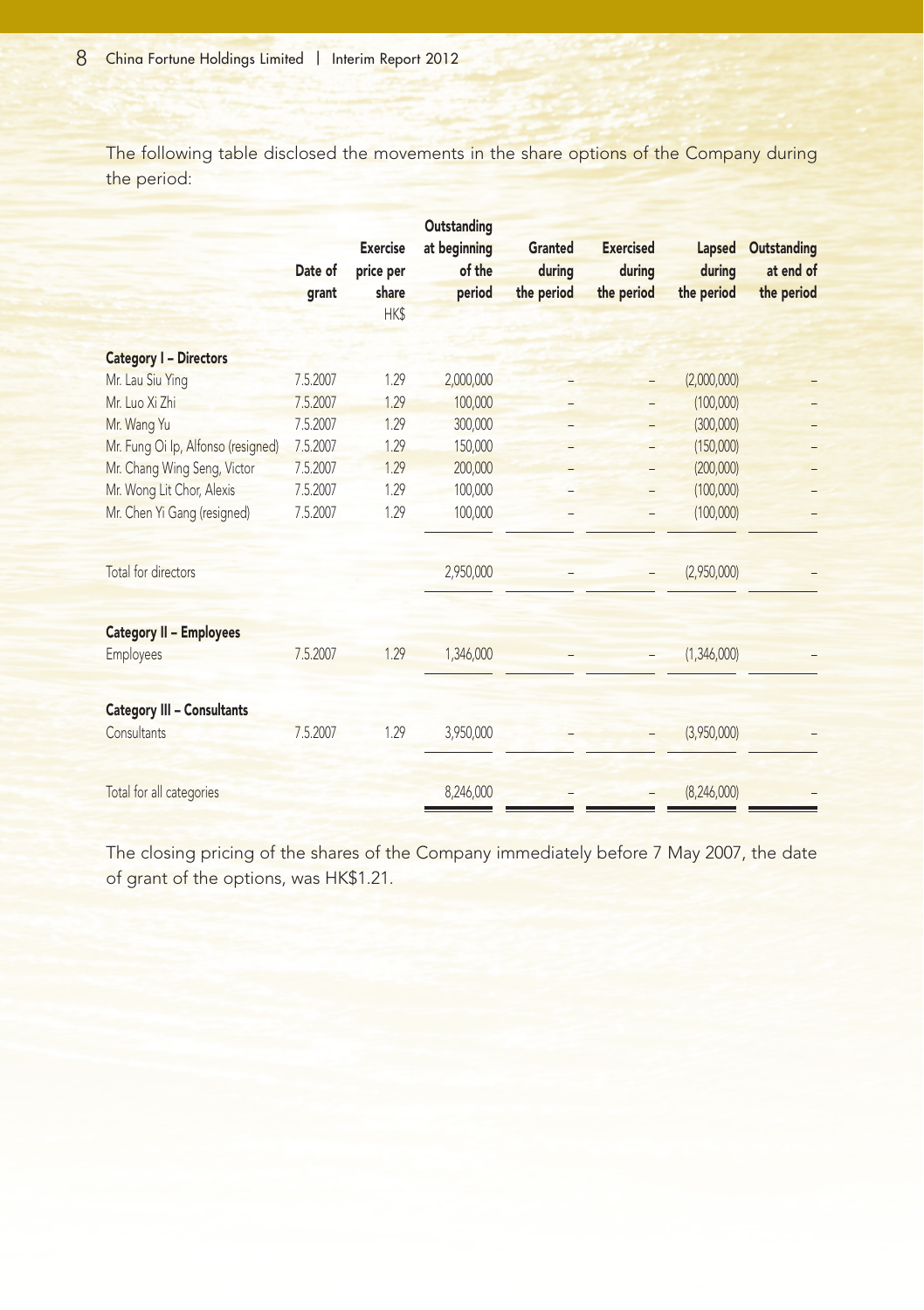### Directors' rights to acquire shares or debentures

Other than the share option scheme disclosed above, at no time during the period was the Company, its holding company or any of its subsidiaries a party to any arrangements to enable the directors of the Company to acquire benefits by means of the acquisition of shares in, or debentures of, the Company or any other body corporate. None of the directors, their spouses or children under the age of 18 had any rights to subscribe for the securities of the Company or had exercised any such rights during the period.

# Substantial shareholders

The register of substantial shareholders maintained by the Company pursuant to Section 336 of the SFO shows that, as at 30 June 2012, the following shareholders had notified the Company of relevant interests in the issued share capital of the Company.

| Name of<br>substantial shareholder | Capacity                               | Number of<br>issued ordinary<br>shares held | Percentage of<br>the issued<br>share capital of<br>the Company |
|------------------------------------|----------------------------------------|---------------------------------------------|----------------------------------------------------------------|
| Mr. Lau Siu Ying                   | Held by a discretionary trust (Note 1) | 188,300,013                                 | 22.92%                                                         |
|                                    | Beneficial owner                       | 259,996,285                                 | 31.64%                                                         |
|                                    |                                        | 448,296,298                                 | 54.56%                                                         |
| Mr. Lee Wai, Timothy               | Held by controlled entity (Note 2)     | 188,300,013                                 | 22.92%                                                         |
| Ms. Lei Yuting                     | <b>Beneficial</b> owner                | 51,000,000                                  | 6.21%                                                          |

## Ordinary shares of HK\$0.10 each of the Company

Notes:

- 1. These shares are held by Future 2000 Limited, a company incorporated in the British Virgin Islands which in turn is held by a discretionary trust. The beneficiaries of the discretionary trust include Mr. Lau Siu Ying, his spouse and his children.
- 2. Under the SFO, Mr. Lee Wai, Timothy is deemed to have interests in the shares of the Company which Future 2000 Limited has interests as he is entitled to exercise more than one-third of the voting power at general meetings of Future 2000 Limited.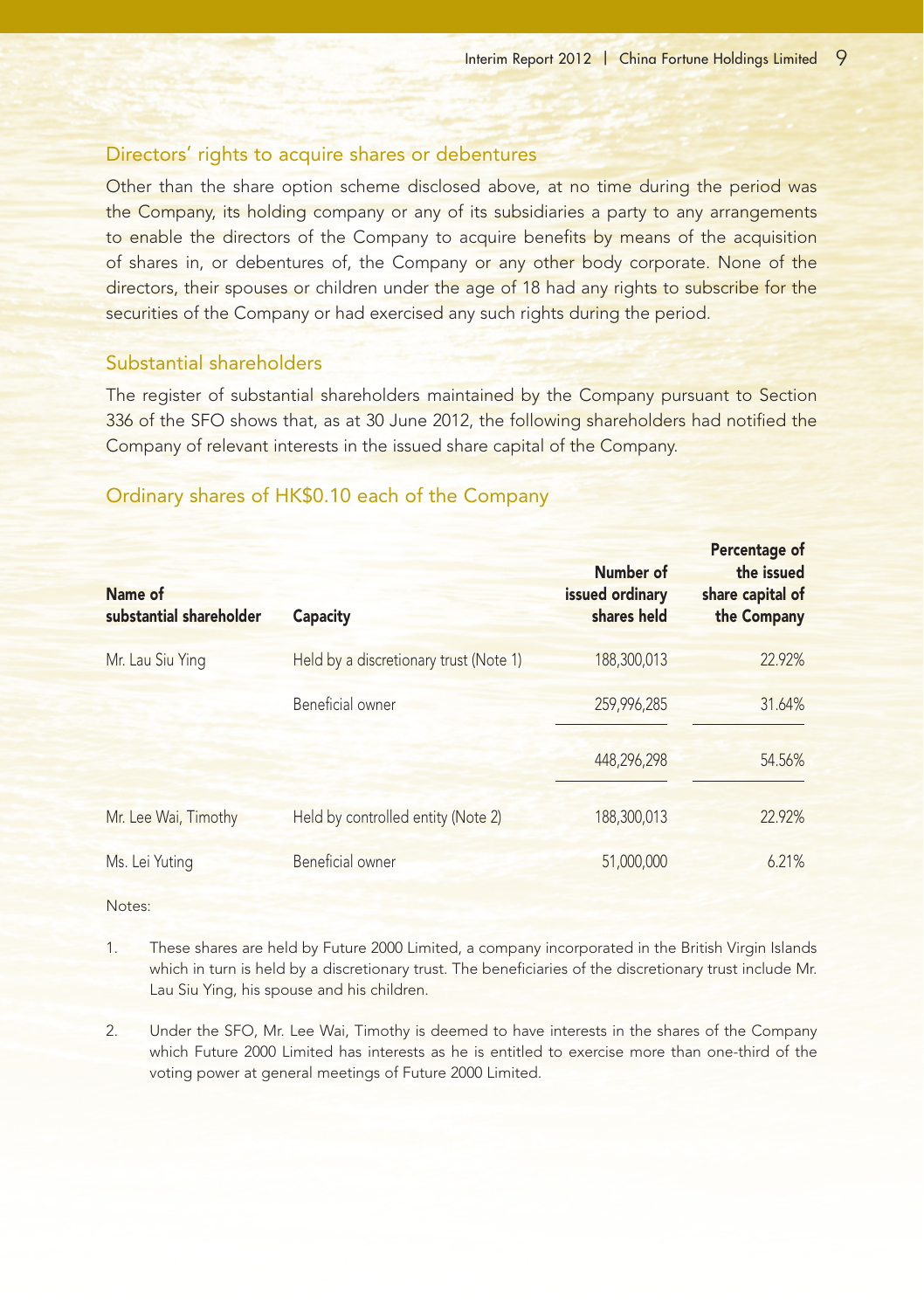# Purchase, sale or redemption of shares and listed securities of the Company

During the period, neither the Company nor any of its subsidiaries purchased, sold or redeemed any of the listed securities of the Company.

# Changes of directors and committee members

During the period, Mr. Fung Oi Ip, Alfonso resigned as a non-executive director of the Company, and as a member of the Audit Committee and the Remuneration Committee of the Company, on 5 June 2012. Mr. Chen Yi Gang resigned as an independent non-executive director of the Company, and as a member of the Nomination Committee of the Company, on 5 June 2012.

Dr. Law Chun Kwan was appointed as an independent non-executive director of the Company, and as a member of the Audit Committee and the Nomination Committee of the Company, on 5 June 2012.

# CORPORATE GOVERNANCE

## Compliance with the Corporate Governance Code

The Company had adopted the Code on Corporate Governance Practices (the "CGP Code") during the period from 1 January 2012 to 31 March 2012 and the Corporate Governance Code ("CG Code") during the period from 1 April 2012 to 30 June 2012 introduced in Appendix 14 of the Listing Rules by the Stock Exchange to maintain a high standard of corporate governance so as to improve the corporate transparency and protect the interests of the Company's shareholders. The Company has complied with the CGP Code during the period from 1 January 2012 to 31 March 2012 and the CG Code during the period from 1 April 2012 to 30 June 2012, except that:

Provision A.2.1 of the Code stipulates that the roles of chairman and chief executive officer should be separated and should not be performed by the same individual but Mr. Lau Siu Ying currently assumes both roles of the Chairman and the Chief Executive Officer of the Company. Provision A.4 of the Code states that all directors should be subject to re-election at regular intervals. However, Mr. Lau Siu Ying, being the Chairman of the Board, does not need to retire by rotation. Mr. Lau Siu Ying has been in charge of the overall management of the Company since its incorporation. As a result, although he does not need to retire by rotation and assumes both roles of the Chairman and the Chief Executive Officer of the Company, the Board considers that such arrangement at the current stage of development of the Group can facilitate the execution of its business strategies and maximize the effectiveness of its operations. Nevertheless, through the supervision from the Board including the Independent Non-executive Directors, the interests of the shareholders should be adequately and fairly considered.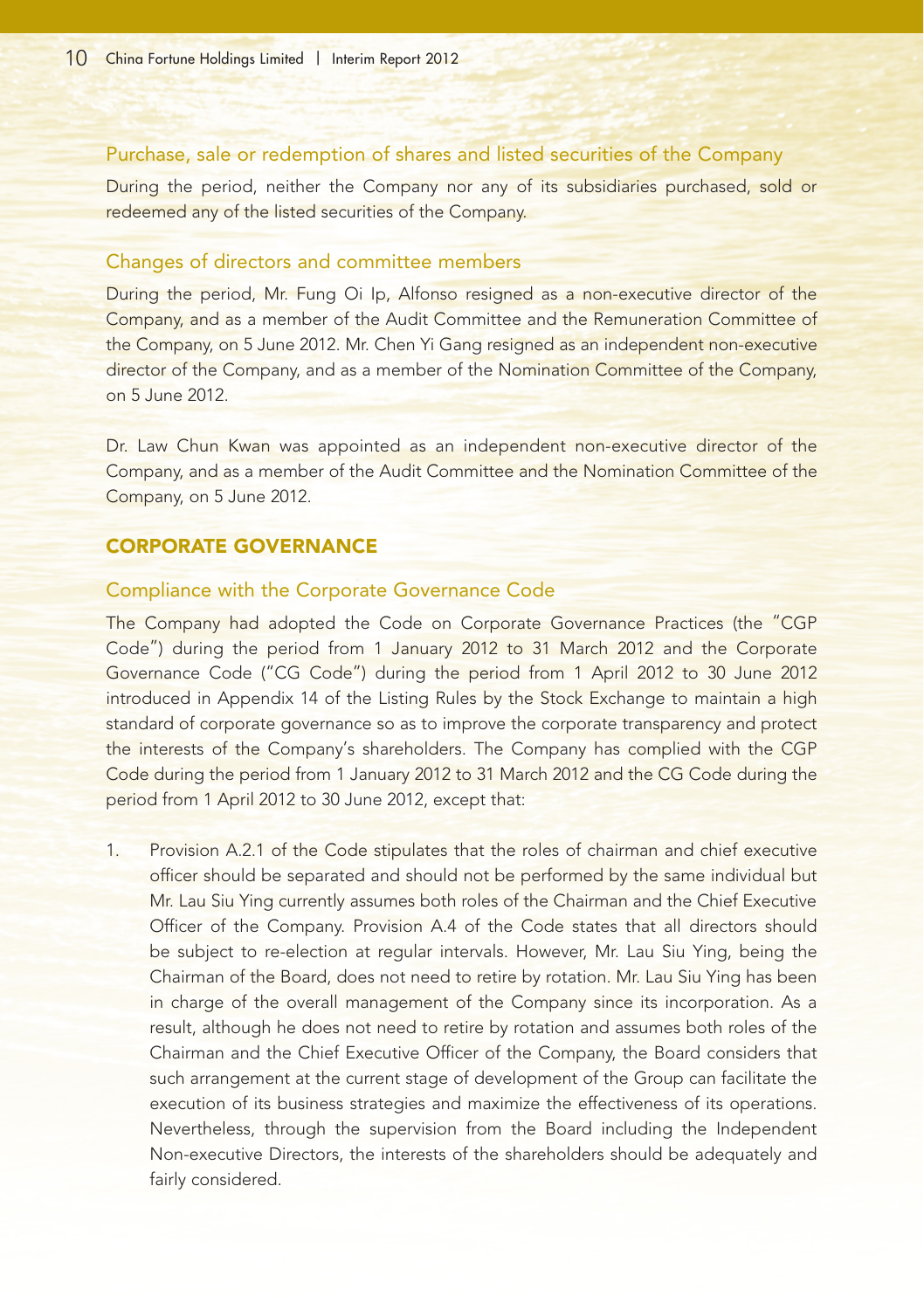2. All Non-executive Directors of the Company are not appointed for a specific term as stipulated under the provision A.4.1 of the Code but are subject to retirement by rotation in accordance with the Company's Bye-laws. In accordance with the relevant provisions in the Bye-laws of the Company, if the appointment of Directors is made by the Board, the Directors so appointed must stand for election by the shareholders at the first annual general meeting following their appointments and all Directors, except the Chairman, must stand for re-election by the shareholders by rotation.

## Audit Committee

The Company has formulated written terms of reference for the Audit Committee in accordance with the requirements of the Listing Rules. As at the date of this report, the Audit Committee comprises three Independent Non-executive Directors, Mr. Chang Wing Seng, Victor (Chairman of the Audit Committee), Mr. Wong Lit Chor, Alexis and Dr. Law Chun Kwan.

The primary responsibilities of the Audit Committee include reviewing the reporting of financial and other information to the shareholders, the system of internal controls, risk management and the effectiveness and objectivity of the audit process. The Audit Committee also provides an important link between the Board and the auditors of the Company in matters coming within the scope of its terms of reference and keeps under review the independence and objectivity of the auditors.

The Audit Committee has reviewed with the management the accounting principles and practices adopted by the Group and discussed internal controls and financial reporting matters including the review of the interim results of the Group for the six months ended 30 June 2012.

### Remuneration Committee

The Company has formulated written terms of reference for the Remuneration Committee in accordance with the requirements of the Listing Rules. As at the date of this report, the Remuneration Committee comprises two Independent Non-executive Directors, Mr. Chang Wing Seng, Victor (Chairman of the Remuneration Committee) and Mr. Wong Lit Chor, Alexis and one Executive Director, Mr. Lau Siu Ying.

The Remuneration Committee is responsible for ensuring that formal and transparent procedures for developing remuneration packages of Directors and senior management. In determining the emolument payable to Directors, it takes into consideration factors such as remuneration paid by comparable companies, time commitment and responsibilities of the Directors, employment conditions elsewhere in the Group and the desirability of performance-based remuneration.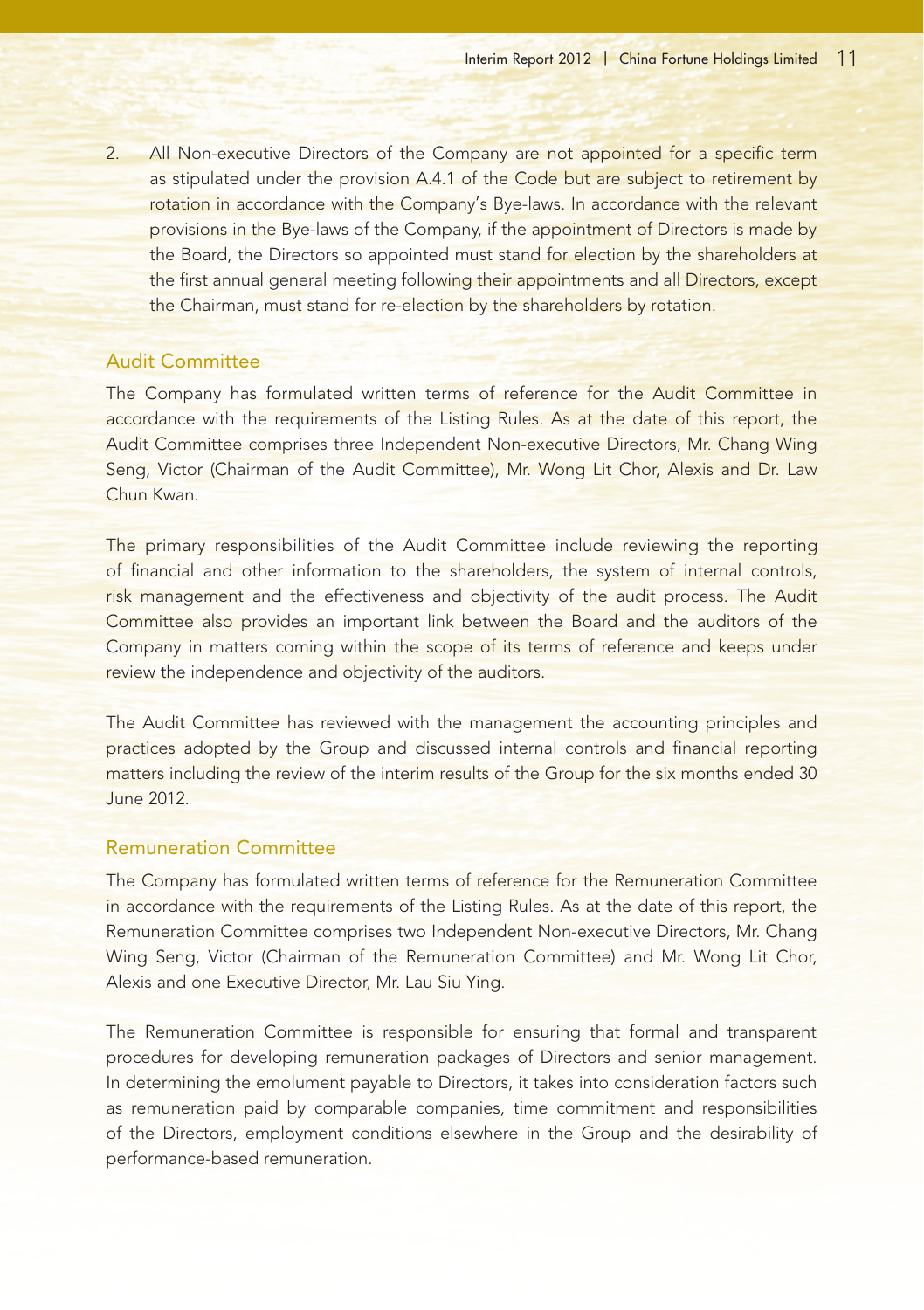# Nomination Committee

The Company has formulated written terms of reference for the Nomination Committee in accordance with the requirements of the Listing Rules. As at the date of this report, the Nomination Committee comprises two Executive Directors, Mr. Lau Siu Ying (Chairman of the Nomination Committee) and Mr. Wang Yu, and three Independent Non-executive Directors, Mr. Chang Wing Seng, Victor, Mr. Wong Lit Chor, Alexis and Dr. Law Chun Kwan.

The main responsibility of the Nomination Committee is to ensure a fair and transparent process of Board appointments, and in particular to assist the Board to identify suitably qualified candidates and make recommendations for consideration of the Board and shareholders.

## Compliance with the Model Code

The Company has adopted the Model Code for Securities Transactions by Directors of Listed Issuers (the "Model Code") as set out in Appendix 10 of the Listing Rules.

Having made specific enquiry of the Directors of the Company, all the Directors confirmed that they had complied with the required standards as set out in the Model Code throughout the review period.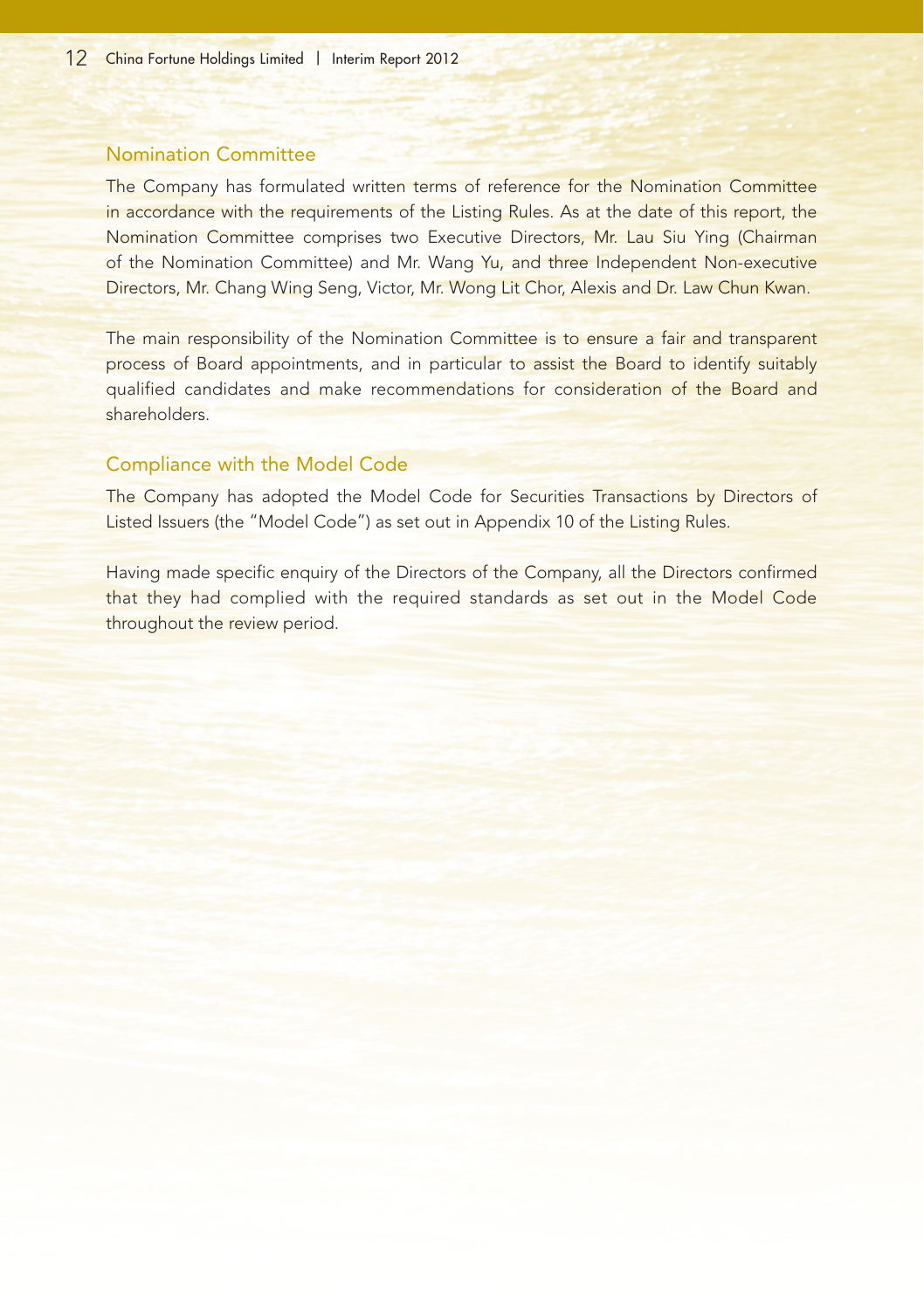# INTERIM RESULTS

The board of directors (the "Board") of China Fortune Holdings Limited (the "Company") presents the unaudited condensed consolidated interim results of the Company and its subsidiaries (collectively, the "Group") for the six months ended 30 June 2012, together with the comparative figures set out below. These condensed consolidated interim results have not been audited, but have been reviewed by the audit committee (the "Audit Committee") of the Company.

# CONDENSED CONSOLIDATED INCOME STATEMENT

For the six months ended 30 June 2012

|                                 |             | <b>Six months ended</b> |                 |  |
|---------------------------------|-------------|-------------------------|-----------------|--|
|                                 |             | 30/6/2012               | 30/6/2011       |  |
|                                 | <b>Note</b> | <b>HK\$'000</b>         | <b>HK\$'000</b> |  |
|                                 |             | (unaudited)             | (unaudited)     |  |
| Revenue                         | 3           | 331,709                 | 1,028,391       |  |
| Cost of sales                   |             | (327, 613)              | (1,006,278)     |  |
| Gross profit                    |             | 4,096                   | 22,113          |  |
| Other income                    |             | 4,415                   | 3,310           |  |
| Other gains and losses          |             | 479                     | (14)            |  |
| Selling and distribution costs  |             | (5, 306)                | (8, 524)        |  |
| Administrative expenses         |             | (13, 673)               | (16,067)        |  |
| Finance costs                   | 5           | (694)                   | (3, 478)        |  |
| Share of result of an associate |             | (211)                   | 50              |  |
| Loss before income tax          |             | (10, 894)               | (2,610)         |  |
| Income tax expense              | 6           | (23)                    | (110)           |  |
| Loss for the period             | 7           | (10, 917)               | (2,720)         |  |
| Attributable to:                |             |                         |                 |  |
| Owners of the Company           |             | (9, 118)                | (2, 296)        |  |
| Non-controlling interests       |             | (1,799)                 | (424)           |  |
|                                 |             | (10, 917)               | (2,720)         |  |
| Loss per share                  |             |                         |                 |  |
| Basic and diluted (HK cent(s))  | 8           | (1.11)                  | (0.28)          |  |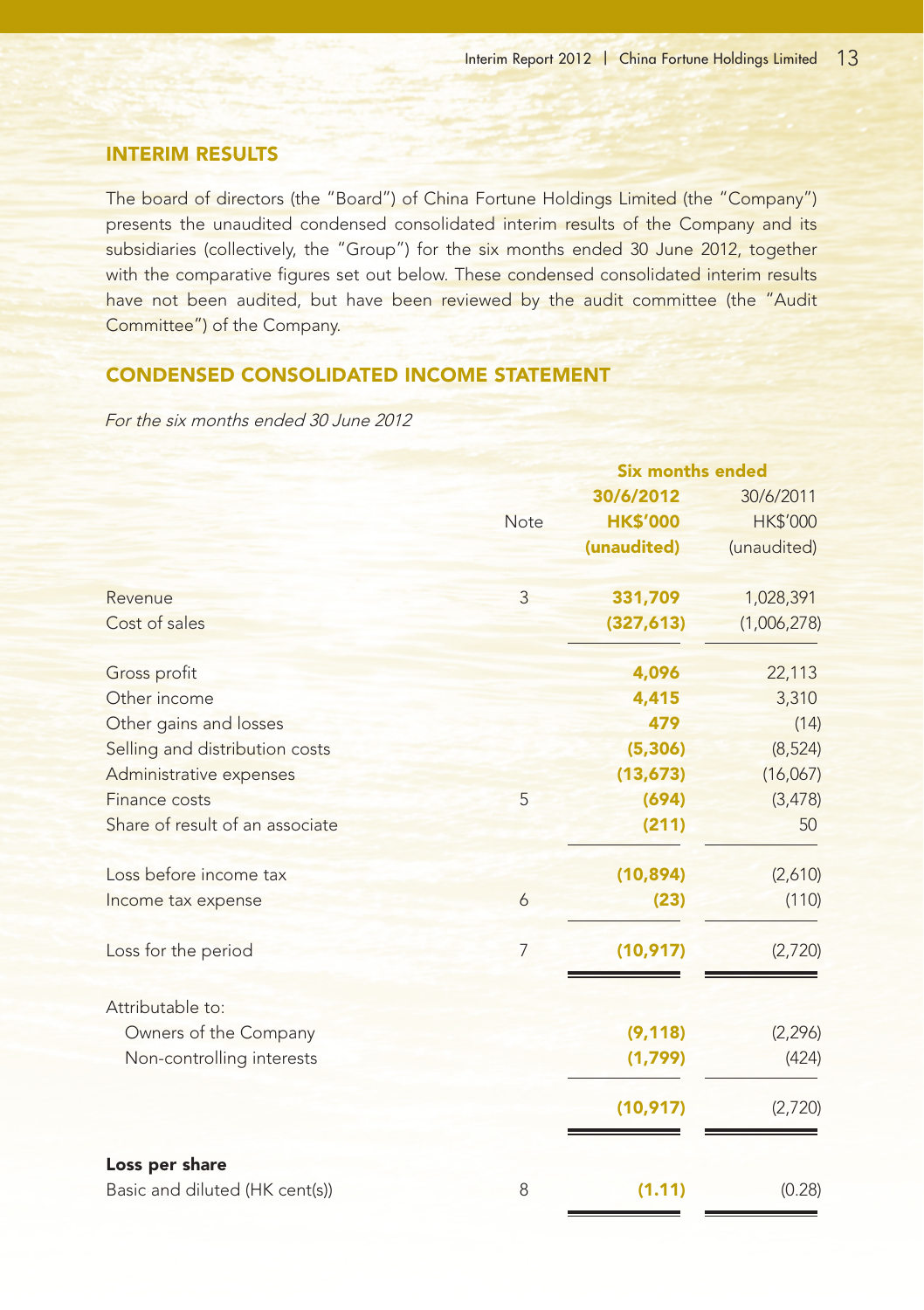# CONDENSED CONSOLIDATED STATEMENT OF COMPREHENSIVE INCOME

For the six months ended 30 June 2012

|                                                | <b>Six months ended</b> |                 |
|------------------------------------------------|-------------------------|-----------------|
|                                                | 30/6/2012               | 30/6/2011       |
|                                                | <b>HK\$'000</b>         | <b>HK\$'000</b> |
|                                                | (unaudited)             | (unaudited)     |
| Loss for the period                            | (10, 917)               | (2,720)         |
| Other comprehensive income                     |                         |                 |
| Exchange differences arising on translation of |                         |                 |
| foreign operations                             | (4, 411)                | 8,572           |
| Total comprehensive income for the period      | (15, 328)               | 5,852           |
| Total comprehensive income attributable to:    |                         |                 |
| Owners of the Company                          | (12, 204)               | 3,522           |
| Non-controlling interests                      | (3, 124)                | 2,330           |
|                                                | (15, 328)               | 5,852           |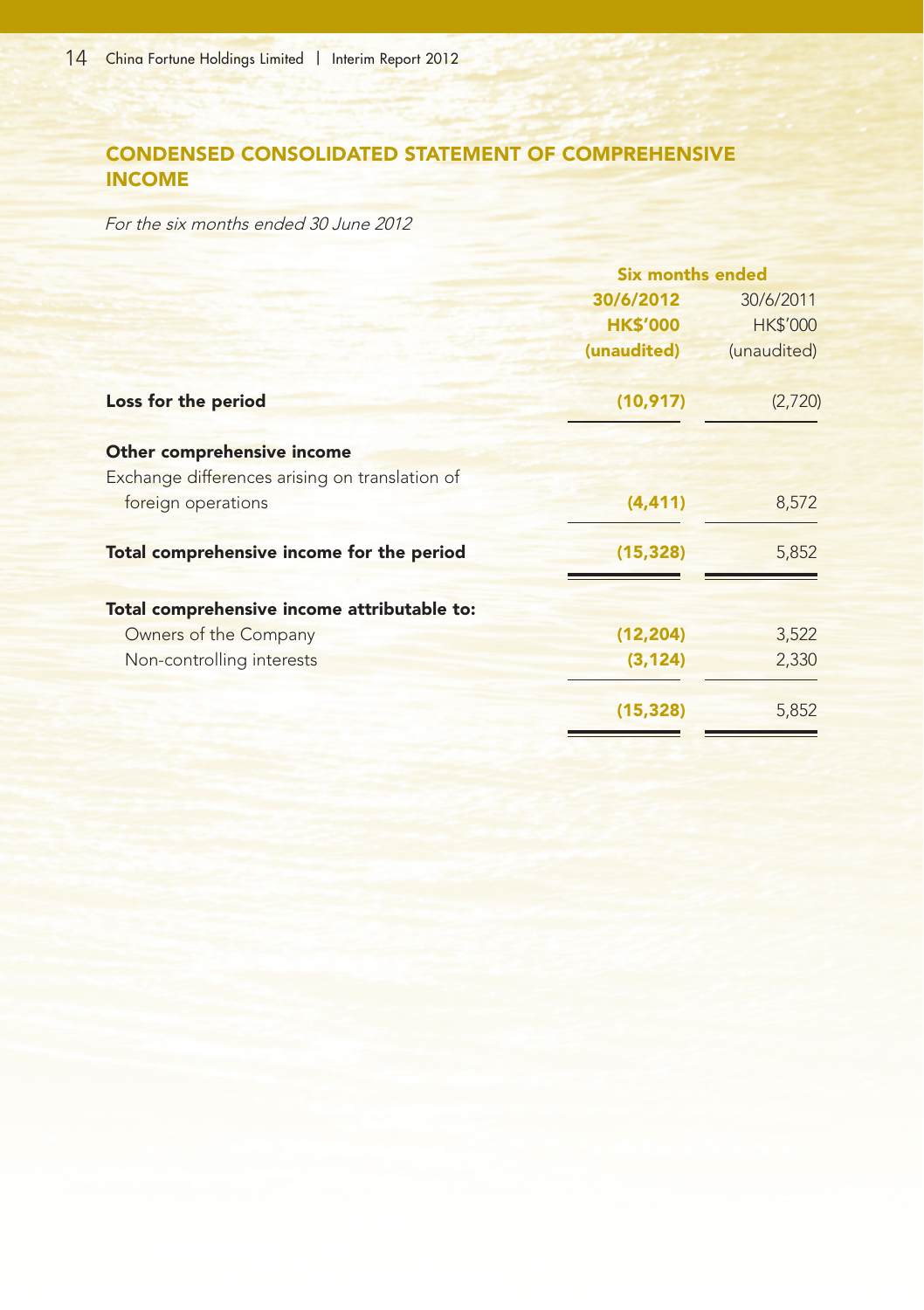# CONDENSED CONSOLIDATED STATEMENT OF FINANCIAL POSITION

At 30 June 2012

| <b>Non-current assets</b><br>Plant and equipment<br>Mining right<br>Goodwill<br>Investment in an associate<br>Available-for-sale investment | <b>Note</b> | 30/6/2012<br><b>HK\$'000</b><br>(unaudited)<br>10,756<br>448,385<br>2,378<br>69 | 31/12/2011<br><b>HK\$'000</b><br>(audited)<br>9,861<br>452,060<br>3,800<br>69 |
|---------------------------------------------------------------------------------------------------------------------------------------------|-------------|---------------------------------------------------------------------------------|-------------------------------------------------------------------------------|
| Club memberships                                                                                                                            |             | 1,261                                                                           | 1,263                                                                         |
|                                                                                                                                             |             | 462,849                                                                         | 467,053                                                                       |
| <b>Current assets</b>                                                                                                                       |             |                                                                                 |                                                                               |
| Inventories                                                                                                                                 |             | 58,393                                                                          | 132,365                                                                       |
| Trade and other receivables                                                                                                                 | 9           | 52,088                                                                          | 59,894                                                                        |
| <b>Bills receivable</b>                                                                                                                     |             |                                                                                 | 1,476                                                                         |
| Amounts due from related parties                                                                                                            |             | 3,484                                                                           | 3,590                                                                         |
| Cash and cash equivalents                                                                                                                   |             | 131,475                                                                         | 78,370                                                                        |
|                                                                                                                                             |             | 245,440                                                                         | 275,695                                                                       |
| <b>Current liabilities</b>                                                                                                                  |             |                                                                                 |                                                                               |
| Trade and other payables                                                                                                                    | 10          | 106,226                                                                         | 105,876                                                                       |
| Amounts due to related parties                                                                                                              |             | 6,931                                                                           | 25,369                                                                        |
| Taxation payables                                                                                                                           |             | 6,440                                                                           | 6,462                                                                         |
| Other borrowings                                                                                                                            | 11          | 15,126                                                                          | 15,250                                                                        |
|                                                                                                                                             |             | 134,723                                                                         | 152,957                                                                       |
| <b>Net current assets</b>                                                                                                                   |             | 110,717                                                                         | 122,738                                                                       |
| <b>Total assets less current liabilities</b>                                                                                                |             | 573,566                                                                         | 589,791                                                                       |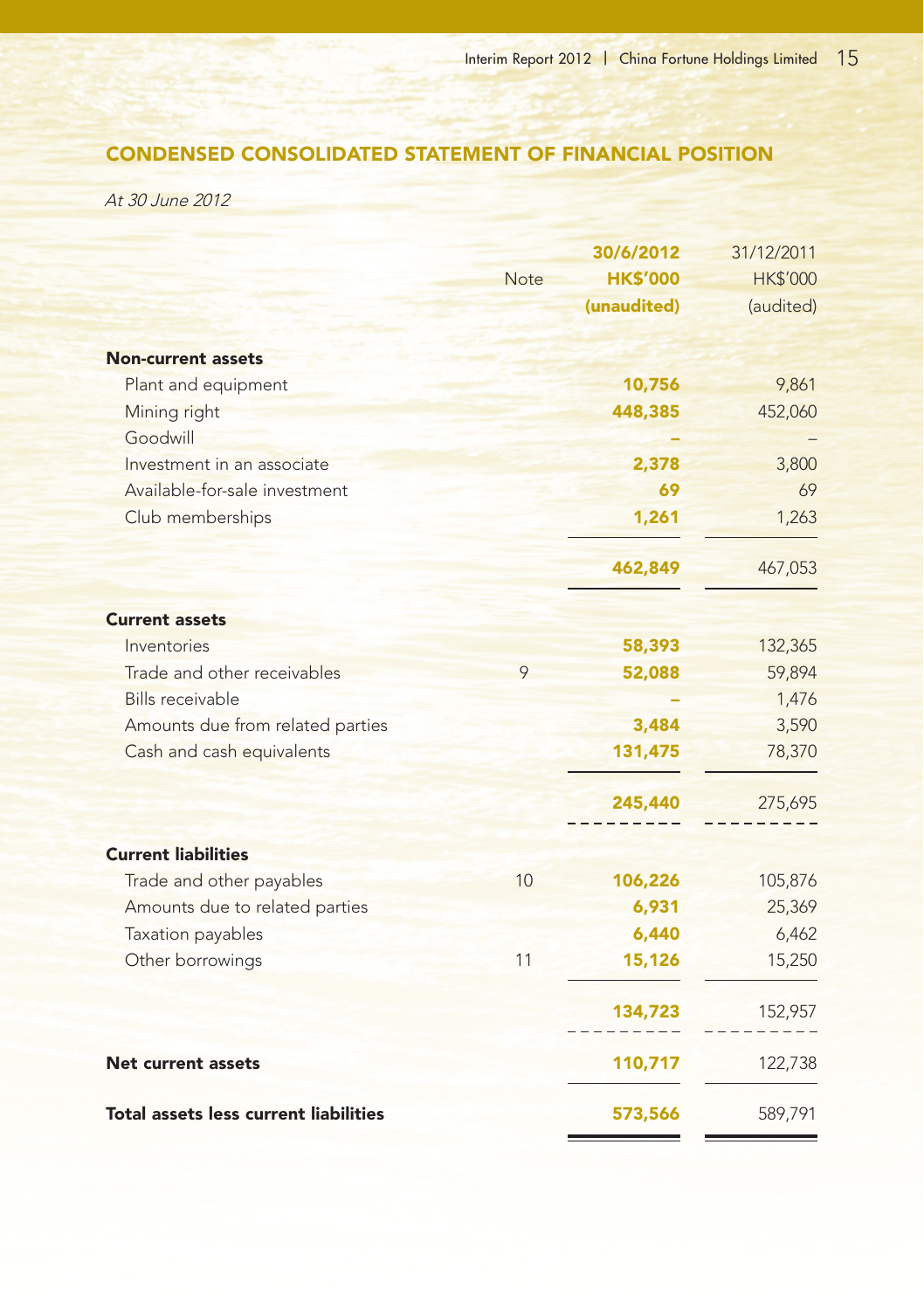|                                              | <b>Note</b> | 30/6/2012<br><b>HK\$'000</b><br>(unaudited) | 31/12/2011<br><b>HK\$'000</b><br>(audited) |
|----------------------------------------------|-------------|---------------------------------------------|--------------------------------------------|
| <b>Capital and reserves</b>                  |             |                                             |                                            |
| Share capital                                | 12          | 82,166                                      | 82,166                                     |
| <b>Reserves</b>                              |             | 220,410                                     | 232,614                                    |
| Equity attributable to owners of the Company |             | 302,576                                     | 314,780                                    |
| <b>Non-controlling interests</b>             |             | 161,579                                     | 164,703                                    |
|                                              |             | 464,155                                     | 479,483                                    |
| <b>Non-current liabilities</b>               |             |                                             |                                            |
| Deferred tax liabilities                     |             | 109,411                                     | 110,308                                    |
|                                              |             | 573,566                                     | 589,791                                    |
|                                              |             |                                             |                                            |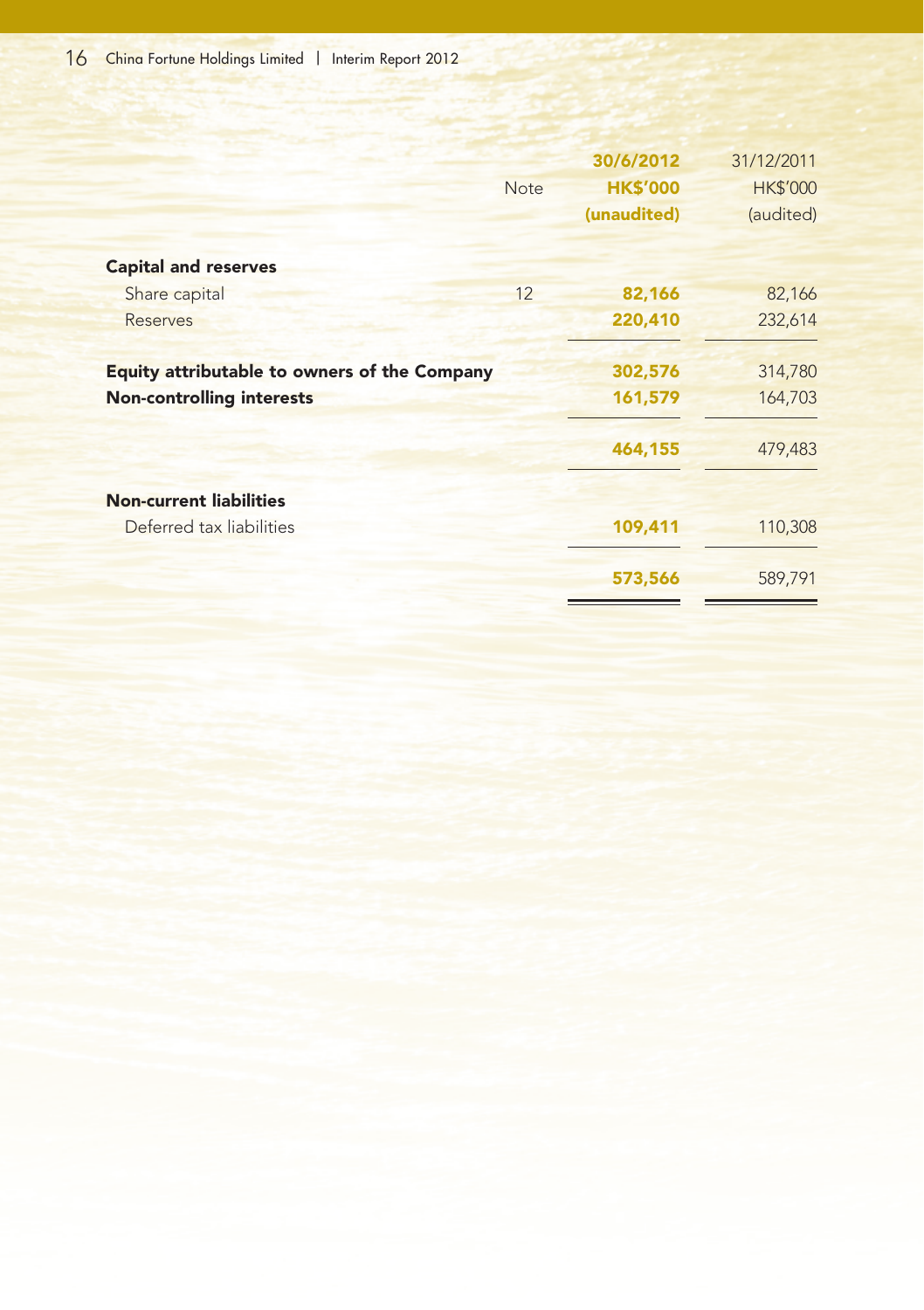# CONDENSED CONSOLIDATED STATEMENT OF CHANGES IN EQUITY

For the six months ended 30 June 2012

|                           |                 |                 |          |                    |                  | <b>Share</b>    |                 | <b>Attributable</b> | Non-             |                 |
|---------------------------|-----------------|-----------------|----------|--------------------|------------------|-----------------|-----------------|---------------------|------------------|-----------------|
|                           | Share           | Share           | Special  | <b>Translation</b> | <b>Statutory</b> | option          | Accumulated     | to owners of        | controlling      | Total           |
|                           | capital         | premium         | reserve  | reserve            | funds            | reserve         | losses          | the Company         | <i>interests</i> | equity          |
|                           | <b>HK\$'000</b> | <b>HK\$'000</b> | HK\$'000 | <b>HK\$'000</b>    | <b>HK\$'000</b>  | <b>HK\$'000</b> | <b>HK\$'000</b> | <b>HK\$'000</b>     | <b>HK\$'000</b>  | <b>HK\$'000</b> |
| Balance at 1 January 2011 |                 |                 |          |                    |                  |                 |                 |                     |                  |                 |
| (audited)                 | 82,166          | 392,962         | 2,481    | 59,161             | 30,132           | 4,428           | (287, 719)      | 283,611             | 162,695          | 446,306         |
| Loss for the period       |                 |                 |          |                    |                  |                 | (2, 296)        | (2, 296)            | (424)            | (2,720)         |
| Exchange differences      |                 |                 |          |                    |                  |                 |                 |                     |                  |                 |
| arising on translation of |                 |                 |          |                    |                  |                 |                 |                     |                  |                 |
| foreign operations        |                 |                 |          | 5,818              |                  |                 |                 | 5,818               | 2,754            | 8,572           |
| Total comprehensive       |                 |                 |          |                    |                  |                 |                 |                     |                  |                 |
| income for the period     |                 |                 |          | 5.818              |                  |                 | (2, 296)        | 3,522               | 2,330            | 5,852           |
| Balance at 30 June 2011   |                 |                 |          |                    |                  |                 |                 |                     |                  |                 |
| (unaudited)               | 82,166          | 392,962         | 2,481    | 64,979             | 30,132           | 4,428           | (290, 015)      | 287,133             | 165,025          | 452,158         |
| Balance at 1 January 2012 |                 |                 |          |                    |                  |                 |                 |                     |                  |                 |
| (audited)                 | 82,166          | 392,962         | 2,481    | 74,408             | 30,132           | 4,323           | (271, 692)      | 314,780             | 164,703          | 479,483         |
| Loss for the period       |                 |                 |          |                    |                  |                 | (9, 118)        | (9, 118)            | (1,799)          | (10, 917)       |
| Exchange differences      |                 |                 |          |                    |                  |                 |                 |                     |                  |                 |
| arising on translation of |                 |                 |          |                    |                  |                 |                 |                     |                  |                 |
| foreign operations        |                 |                 |          | (3,086)            |                  |                 |                 | (3,086)             | (1, 325)         | (4, 411)        |
| Total comprehensive       |                 |                 |          |                    |                  |                 |                 |                     |                  |                 |
| income for the period     |                 |                 |          | (3,086)            |                  |                 | (9, 118)        | (12, 204)           | (3, 124)         | (15, 328)       |
| Transfer of reserve upon  |                 |                 |          |                    |                  |                 |                 |                     |                  |                 |
| forfeiture of share       |                 |                 |          |                    |                  |                 |                 |                     |                  |                 |
| options                   |                 |                 |          |                    |                  | (4, 323)        | 4,323           |                     |                  |                 |
| Balance at 30 June 2012   |                 |                 |          |                    |                  |                 |                 |                     |                  |                 |
| (unaudited)               | 82,166          | 392,962         | 2,481    | 71,322             | 30,132           |                 | (276, 487)      | 302,576             | 161,579          | 464,155         |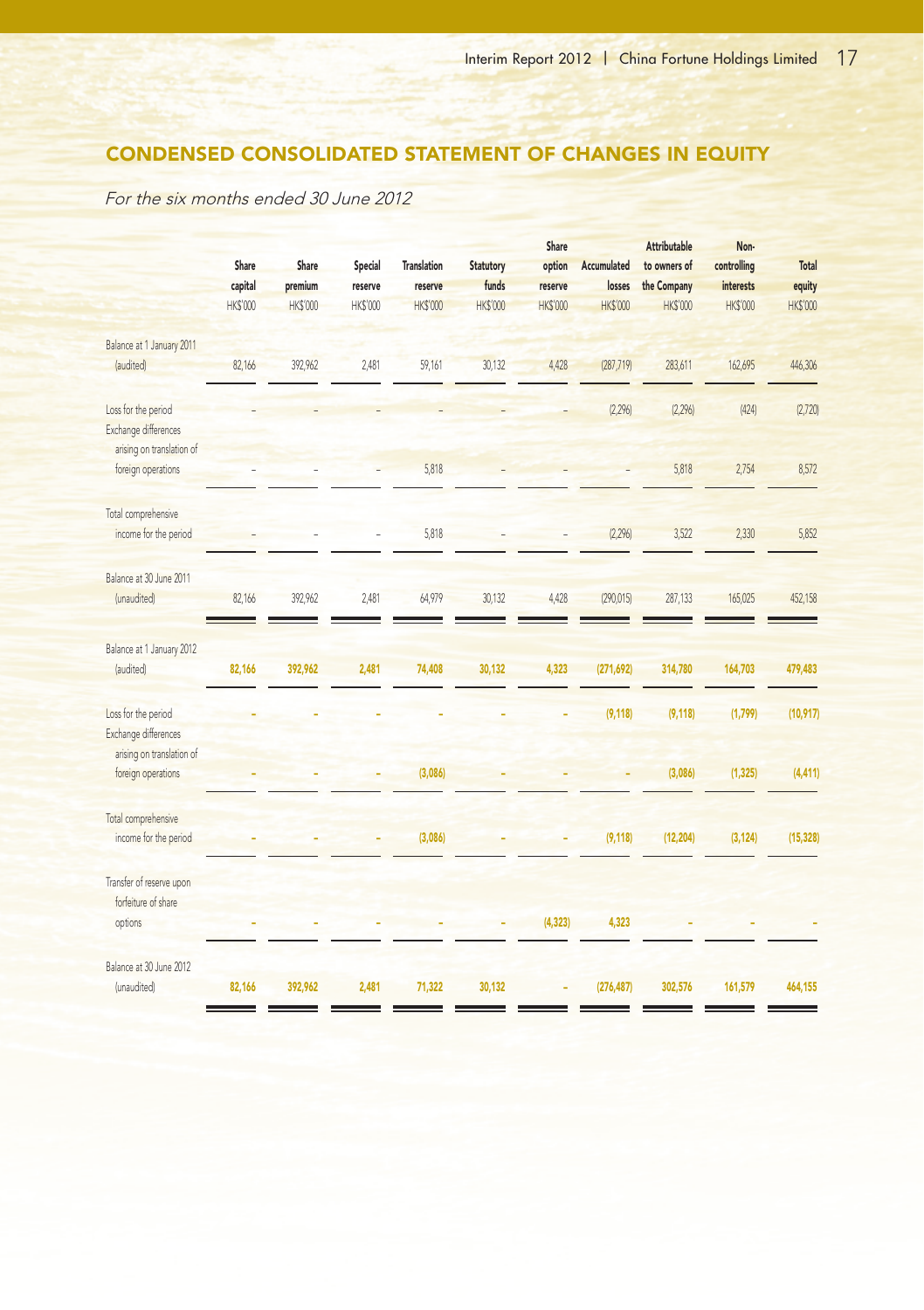# CONDENSED CONSOLIDATED STATEMENT OF CASH FLOWS

For the six months ended 30 June 2012

|                                              | <b>Six months ended</b> |                 |
|----------------------------------------------|-------------------------|-----------------|
|                                              | 30/6/2012               | 30/6/2011       |
|                                              | <b>HK\$'000</b>         | <b>HK\$'000</b> |
|                                              | (unaudited)             | (unaudited)     |
| Net cash generated from operating activities | 72,806                  | 60,583          |
| Net cash used in investing activities        | (202)                   | (477)           |
| Net cash used in financing activities        | (18, 491)               | (21, 493)       |
| Net increase in cash and cash equivalents    | 54,113                  | 38,613          |
| Cash and cash equivalents at 1 January       | 78,370                  | 45,667          |
| Effect of foreign exchange rate changes      | (1.008)                 | 940             |
| Cash and cash equivalents at 30 June         | 131,475                 | 85,220          |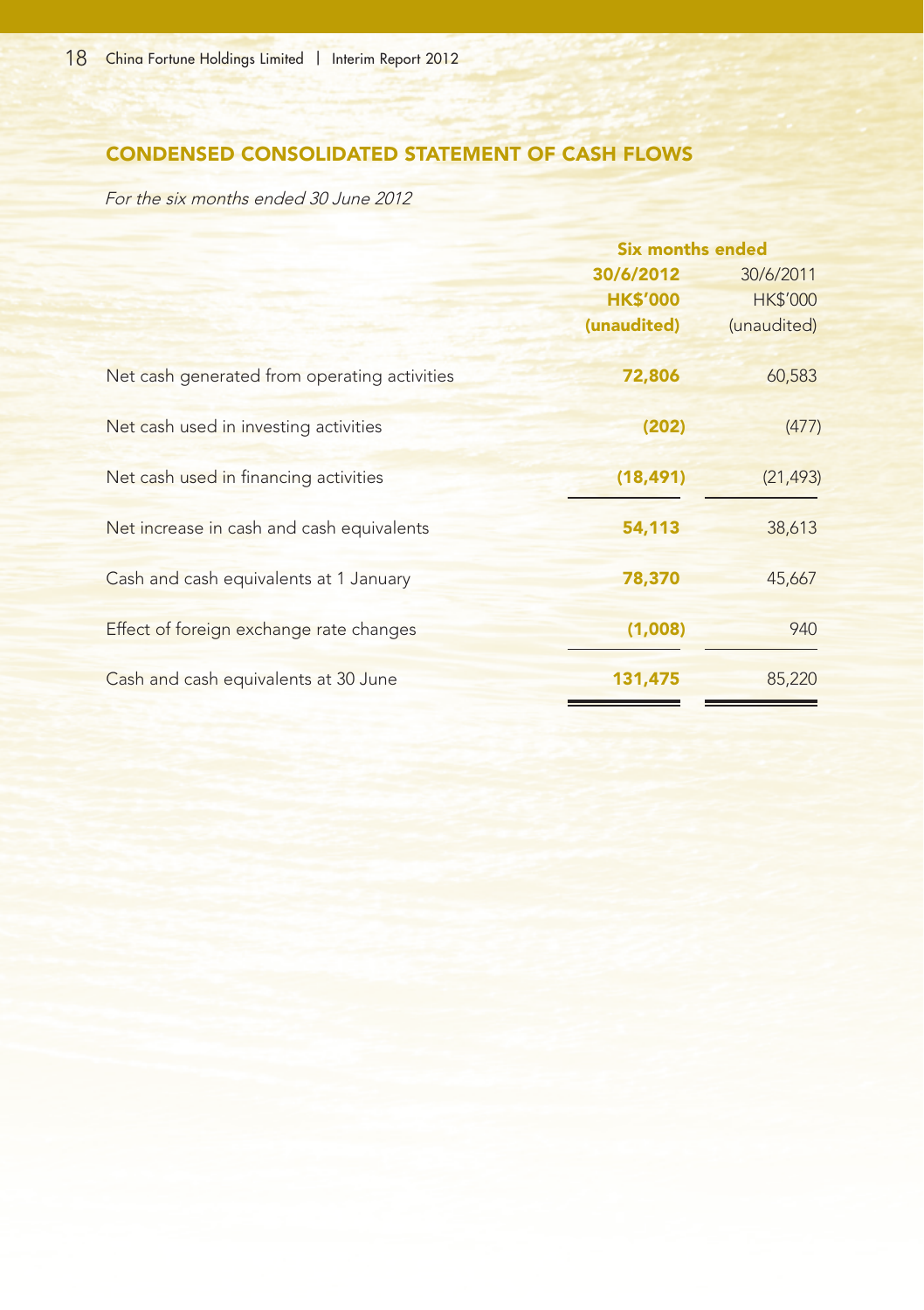# NOTES TO THE CONDENSED CONSOLIDATED FINANCIAL STATEMENTS

#### 1. Basis of preparation

The unaudited condensed consolidated financial statements of the Group for the six months ended 30 June 2012 have been prepared in accordance with the applicable disclosure requirements of Appendix 16 to the Rules Governing the Listing of Securities (the "Listing Rules") on The Stock Exchange of Hong Kong Limited (the "Stock Exchange") and with Hong Kong Accounting Standard ("HKAS") 34 "Interim Financial Reporting" issued by the Hong Kong Institute of Certified Public Accountants (the "HKICPA").

#### 2. Significant accounting policies

The unaudited condensed consolidated financial statements have been prepared on the historical cost basis except for certain financial instruments, which are measured at revalued amounts or fair values, as appropriate. It should be read in conjunction with the Group's 2011 annual report.

The accounting policies used in the preparation of the condensed consolidated interim financial statements are consistent with those used in the financial statements contained in the 2011 annual report except for the adoption of the new standards, amendments or interpretations issued by the HKICPA which are mandatory for the annual periods beginning 1 January 2012. The adoption of these standards, amendments or interpretations has no material effect on the Group's financial position or results of operations.

The Group has not early adopted the new standards, amendments or interpretations that have been issued but are not yet effective. The directors of the Company anticipate that the application of these standards, amendments or interpretations will have no material impact on the results and financial position of the Group.

#### 3. Revenue

Revenue represents the net amounts received and receivable for goods sold and services provided by the Group to outside customers during the period.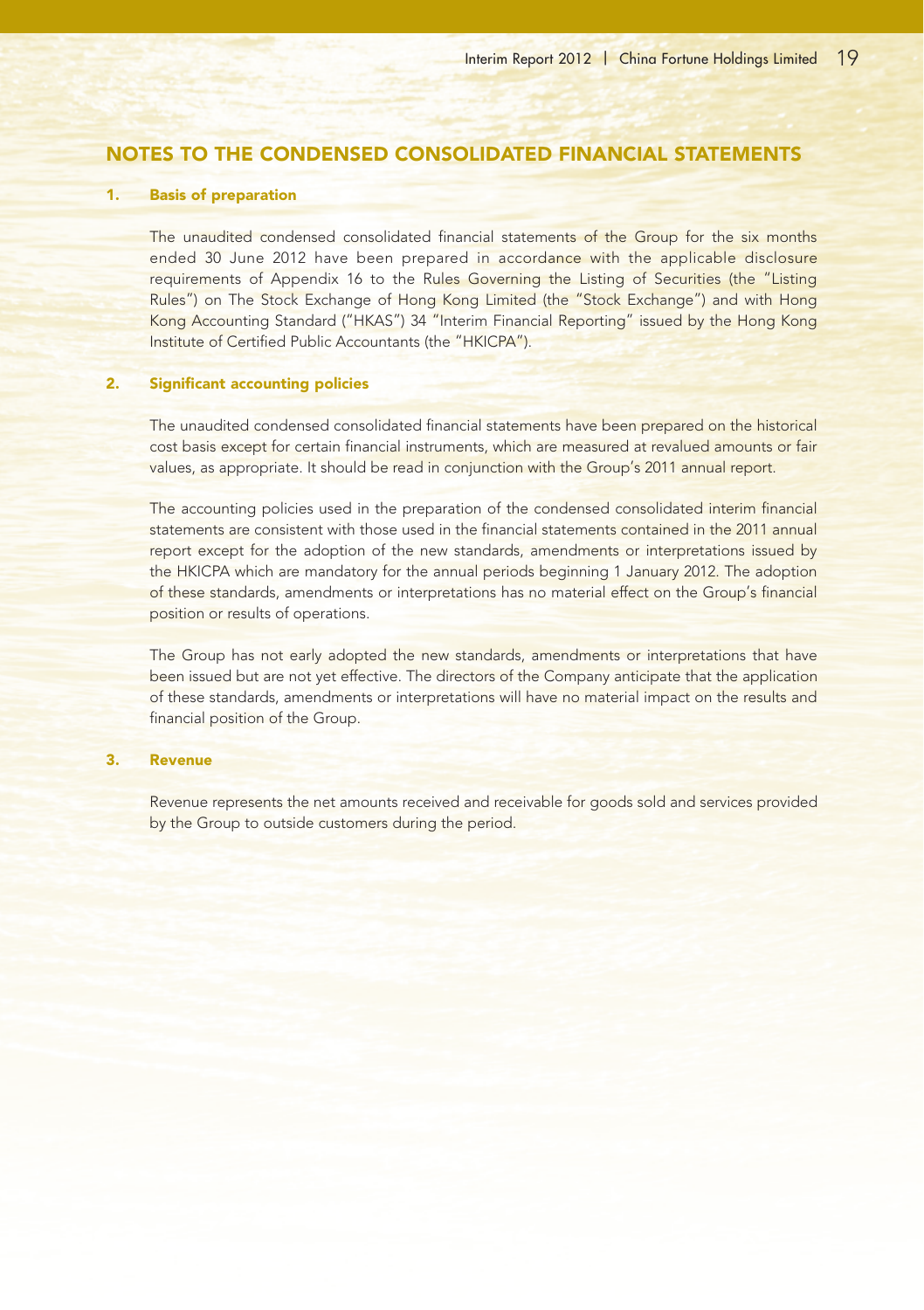# 4. Segment information

The following is an analysis of the Group's revenue and results by operating segment.

# For the six months ended 30 June 2012 (unaudited)

|                                                                   | <b>Mobile phone</b><br><b>business</b><br><b>HK\$'000</b> | <b>Mining</b><br><b>business</b><br><b>HK\$'000</b> | <b>Total</b><br><b>HK\$'000</b> |
|-------------------------------------------------------------------|-----------------------------------------------------------|-----------------------------------------------------|---------------------------------|
| Reportable segment revenue from<br>external customers             | 331,709                                                   |                                                     | 331,709                         |
| Reportable segment loss                                           | (6, 436)                                                  | (2, 399)                                            | (8, 835)                        |
| Loss on write-off of plant and                                    |                                                           |                                                     |                                 |
| equipment                                                         | 3                                                         |                                                     | з                               |
| Depreciation and amortisation<br>Write down of inventories        | 536<br>7,203                                              | 340                                                 | 876<br>7,203                    |
| Reportable segment assets                                         | 240,769                                                   | 461,796                                             | 702,565                         |
| Additions to non-current assets<br>Reportable segment liabilities | 41<br>(89, 591)                                           | 1,784<br>(139, 806)                                 | 1,825<br>(229, 397)             |
| <b>Revenue</b>                                                    |                                                           |                                                     |                                 |
| Reportable segment revenue and<br>consolidated revenue            |                                                           |                                                     | 331,709                         |
| Loss before income tax                                            |                                                           |                                                     |                                 |
| Reportable segment loss                                           |                                                           |                                                     | (8,835)                         |
| Interest income                                                   |                                                           |                                                     | 1,659                           |
| Miscellaneous income                                              |                                                           |                                                     | 835                             |
| Corporate expenses<br>Share of result of an associate             |                                                           |                                                     | (3,648)                         |
| Finance costs                                                     |                                                           |                                                     | (211)<br>(694)                  |
| Consolidated loss before income tax                               |                                                           |                                                     | (10, 894)                       |
| <b>Assets</b>                                                     |                                                           |                                                     |                                 |
| Reportable segment assets                                         |                                                           |                                                     | 702,565                         |
| Unallocated corporate assets                                      |                                                           |                                                     |                                 |
| - Investment in an associate<br>- Others                          |                                                           |                                                     | 2,378<br>3,346                  |
| Consolidated total assets                                         |                                                           |                                                     | 708,289                         |
| <b>Liabilities</b>                                                |                                                           |                                                     |                                 |
| Reportable segment liabilities                                    |                                                           |                                                     | 229,397                         |
| Unallocated corporate liabilities                                 |                                                           |                                                     | 14,737                          |
| Consolidated total liabilities                                    |                                                           |                                                     | 244,134                         |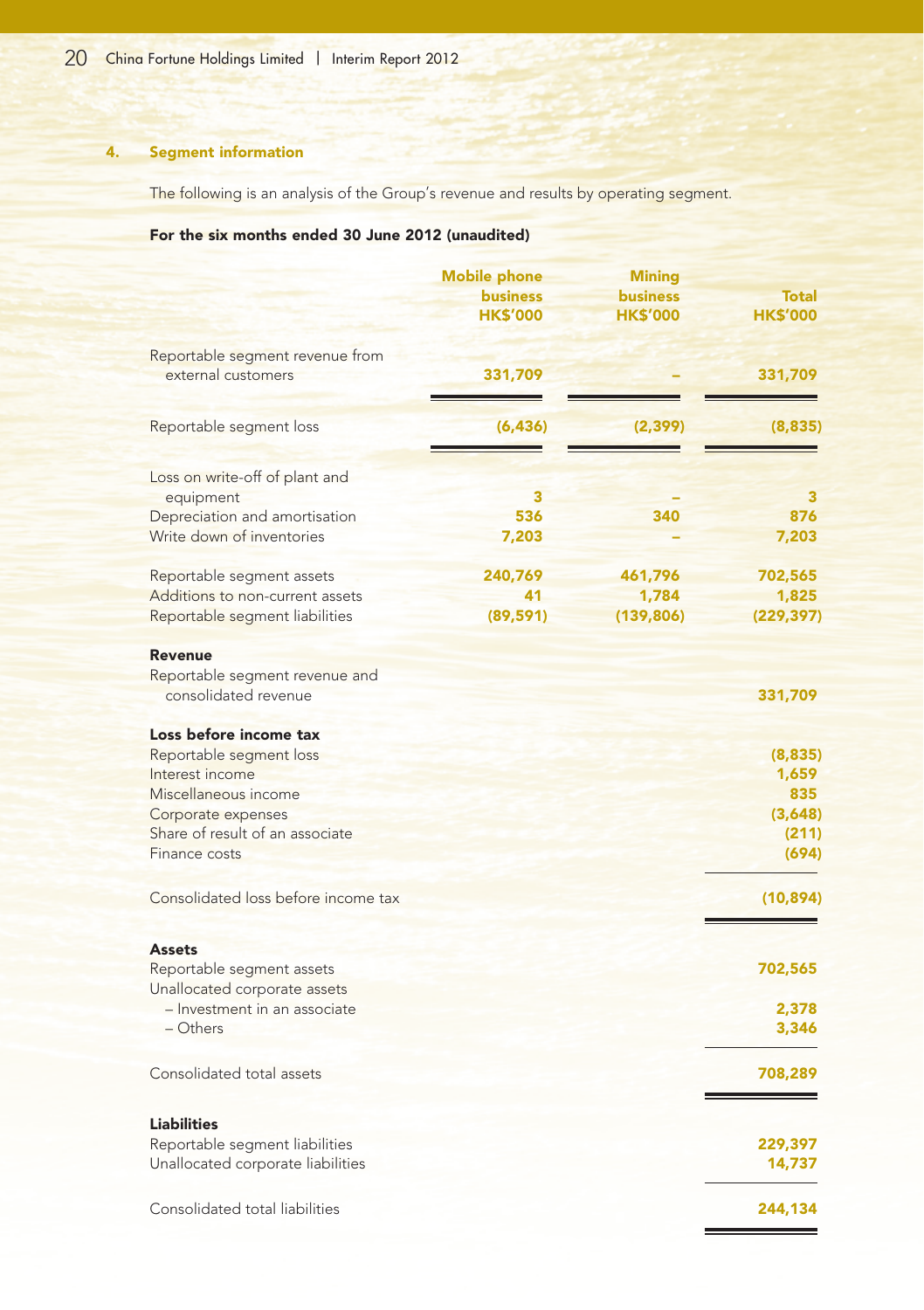For the six months ended 30 June 2011 (unaudited)

|                                     | Mobile phone<br>business<br><b>HK\$'000</b> | Mining<br>business<br><b>HK\$'000</b> | Total<br><b>HK\$'000</b> |
|-------------------------------------|---------------------------------------------|---------------------------------------|--------------------------|
| Reportable segment revenue from     |                                             |                                       |                          |
| external customers                  | 1,012,010                                   | 16,381                                | 1,028,391                |
| Reportable segment profit           | 3,538                                       | 1,162                                 | 4,700                    |
| Loss on disposal of plant and       |                                             |                                       |                          |
| equipment                           | $\overline{2}$                              |                                       | $\overline{2}$           |
| Depreciation and amortisation       | 669                                         | 314                                   | 983                      |
| Write down of inventories           | 6,459                                       |                                       | 6,459                    |
| Reportable segment assets           | 343,096                                     | 461,628                               | 804,724                  |
| Additions to non-current assets     | 163                                         | 608                                   | 771                      |
| Reportable segment liabilities      | (168, 948)                                  | (137, 183)                            | (306, 131)               |
| <b>Revenue</b>                      |                                             |                                       |                          |
| Reportable segment revenue and      |                                             |                                       |                          |
| consolidated revenue                |                                             |                                       | 1,028,391                |
| Loss before income tax              |                                             |                                       |                          |
| Reportable segment profit           |                                             |                                       | 4,700                    |
| Interest income                     |                                             |                                       | 182                      |
| Miscellaneous income                |                                             |                                       | 92                       |
| Corporate expenses                  |                                             |                                       | (4, 156)                 |
| Share of result of an associate     |                                             |                                       | 50                       |
| Finance costs                       |                                             |                                       | (3, 478)                 |
| Consolidated loss before income tax |                                             |                                       | (2,610)                  |
| <b>Assets</b>                       |                                             |                                       |                          |
| Reportable segment assets           |                                             |                                       | 804,724                  |
| Unallocated corporate assets        |                                             |                                       |                          |
| - Investment in an associate        |                                             |                                       | 3,844                    |
| $-$ Others                          |                                             |                                       | 5,077                    |
| Consolidated total assets           |                                             |                                       | 813,645                  |
| <b>Liabilities</b>                  |                                             |                                       |                          |
| Reportable segment liabilities      |                                             |                                       | 306,131                  |
| Unallocated corporate liabilities   |                                             |                                       |                          |
| - Promissory notes                  |                                             |                                       | 47,614                   |
| – Others                            |                                             |                                       | 7,742                    |
| Consolidated total liabilities      |                                             |                                       | 361,487                  |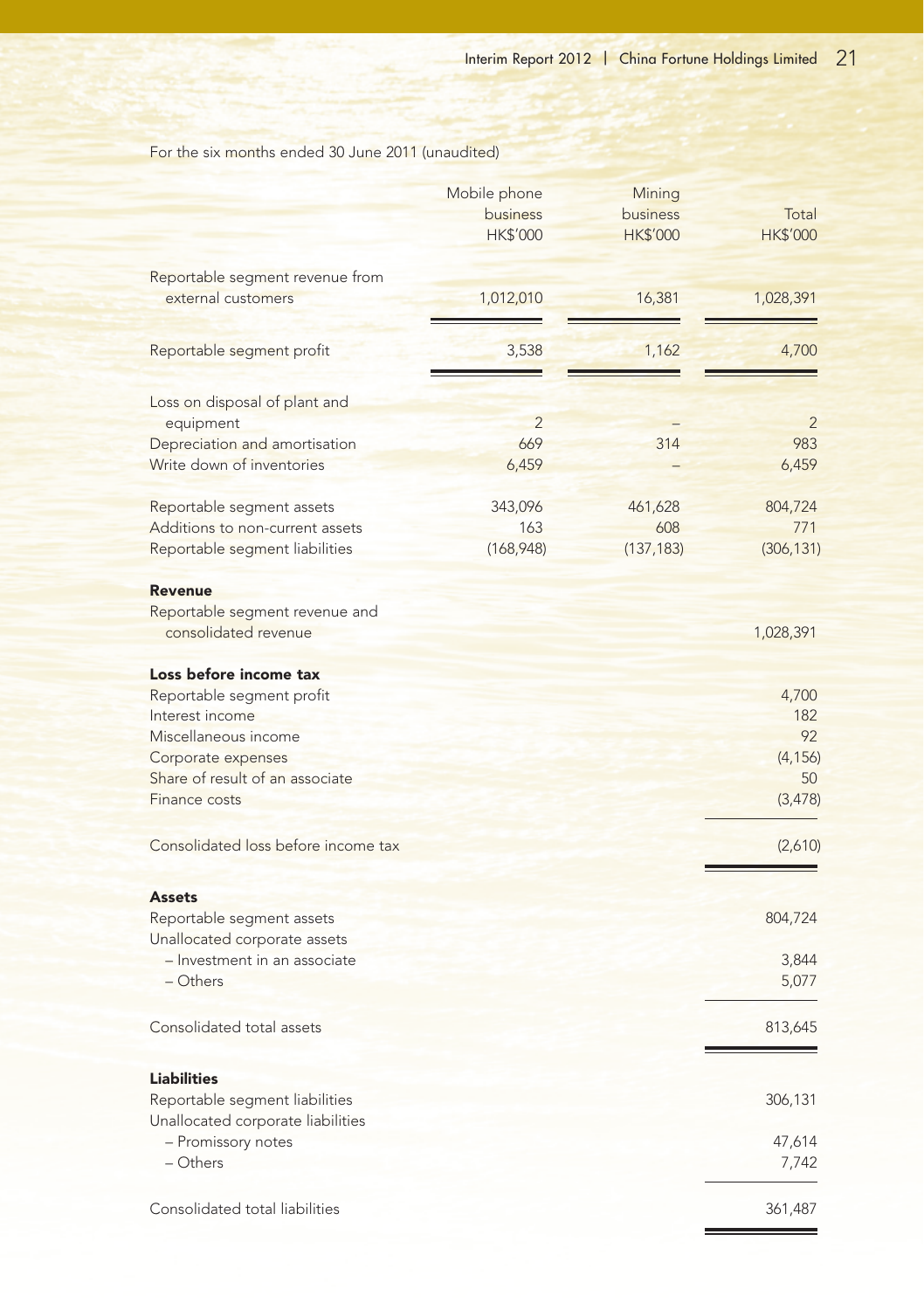5. Finance costs

|                                            | <b>Six months ended</b> |                 |
|--------------------------------------------|-------------------------|-----------------|
|                                            | 30/6/2012               | 30/6/2011       |
|                                            | <b>HK\$'000</b>         | <b>HK\$'000</b> |
|                                            | (unaudited)             | (unaudited)     |
| Interests on:                              |                         |                 |
| Bank and other borrowings wholly repayable |                         |                 |
| within five years                          | 646                     | 1,644           |
| Promissory notes                           |                         | 1,818           |
| <b>Bills discounting</b>                   | 48                      | 16              |
|                                            | 694                     | 3,478           |

#### 6. Income tax expense

|                                            | <b>Six months ended</b> |                 |
|--------------------------------------------|-------------------------|-----------------|
|                                            | 30/6/2012               | 30/6/2011       |
|                                            | <b>HK\$'000</b>         | <b>HK\$'000</b> |
|                                            | (unaudited)             | (unaudited)     |
|                                            |                         |                 |
| Current tax - PRC Enterprise Income Tax    |                         |                 |
| - provision for the period                 |                         | 110             |
| - under-provision in respect of prior year | 23                      |                 |
|                                            |                         |                 |
| Income tax expense                         | 23                      | 110             |

Under the Law of the People's Republic of China (the "PRC") on Enterprise Income Tax (the "EIT Law") and Implementation Regulations of the EIT Law, the Enterprise Income Tax rate of the Group's subsidiaries in the PRC is 25% for the six months ended 30 June 2012 (ranged from 24% to 25% for the six months ended 30 June 2011).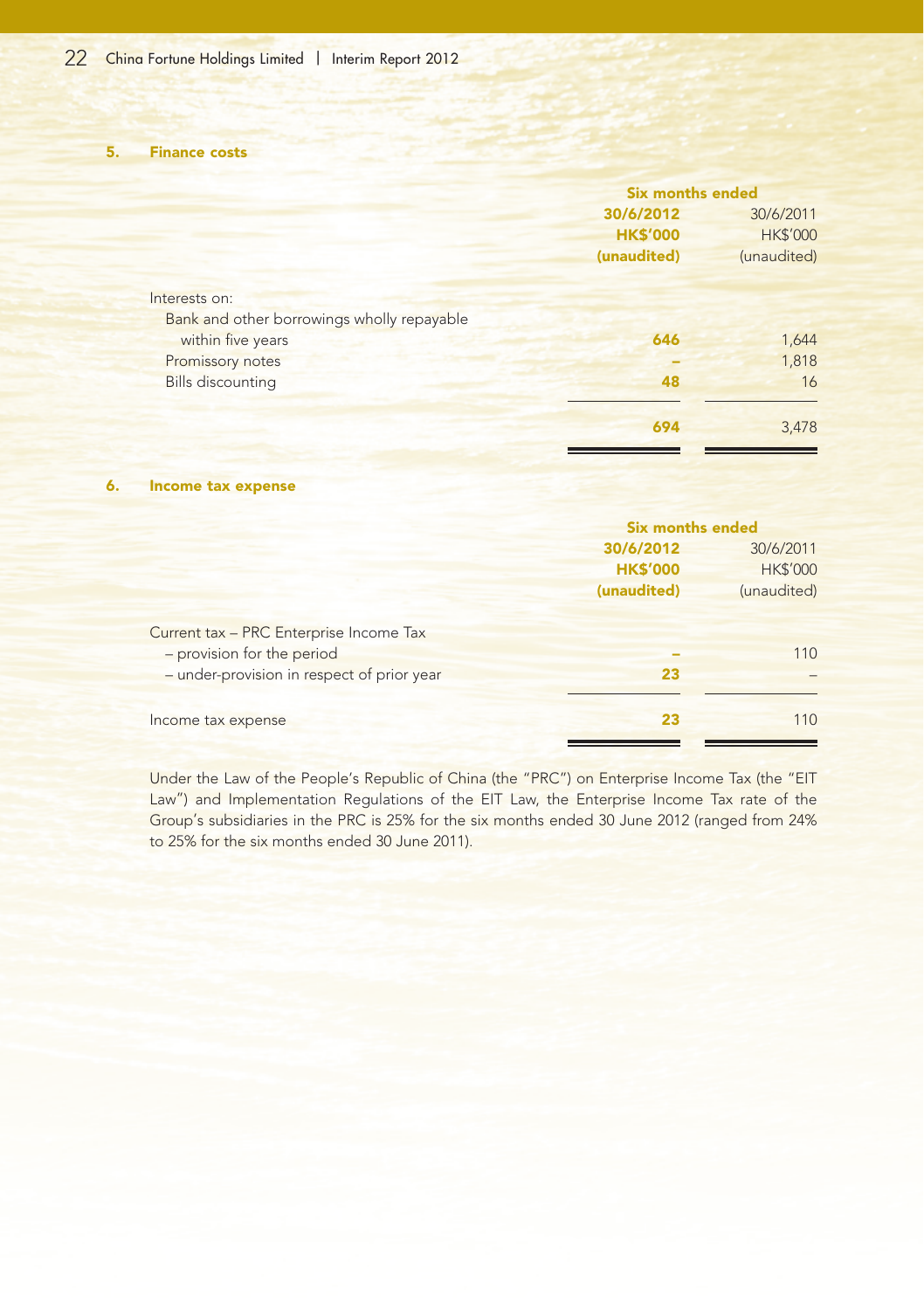# 7. Loss for the period

|                                                      | <b>Six months ended</b> |                 |
|------------------------------------------------------|-------------------------|-----------------|
|                                                      | 30/6/2012               | 30/6/2011       |
|                                                      | <b>HK\$'000</b>         | <b>HK\$'000</b> |
|                                                      | (unaudited)             | (unaudited)     |
| Loss for the period has been arrived after charging: |                         |                 |
| Depreciation of plant and equipment                  | 891                     | 989             |
| <b>Exchange loss</b>                                 |                         | 168             |
| Staff costs                                          |                         |                 |
| - Directors' emoluments                              | 1,491                   | 1,484           |
| - Other staff costs                                  | 5,640                   | 5,799           |
| - Retirement benefit scheme contribution             |                         |                 |
| (excluding directors)                                | 1,187                   | 1,261           |
|                                                      | 8,318                   | 8,544           |
| and after crediting:                                 |                         |                 |
| Service income from provision of logistics and       |                         |                 |
| promotion services                                   | 2,314                   | 1,679           |
| Government grants                                    |                         | 1,165           |
| Interest income                                      | 1,659                   | 182             |
|                                                      |                         |                 |

#### 8. Loss per share

The calculation of the basic loss per share attributable to owners of the Company is based on the following data:

|                                                     | <b>Six months ended</b> |                 |
|-----------------------------------------------------|-------------------------|-----------------|
|                                                     | 30/6/2012               | 30/6/2011       |
|                                                     | <b>HK\$'000</b>         | <b>HK\$'000</b> |
|                                                     | (unaudited)             | (unaudited)     |
| Loss                                                |                         |                 |
| Loss for the period attributable to owners of       |                         |                 |
| the Company                                         | (9, 118)                | (2, 296)        |
|                                                     | '000                    | '000'           |
| Number of shares                                    |                         |                 |
| Weighted average number of ordinary shares in issue | 821,663                 | 821,663         |
| Basic loss per share (HK cent(s))                   | (1.11)                  | (0.28)          |

No diluted loss per share is presented as the exercise price of the Company's share options was higher than the average market price for the period ended 30 June 2011. No outstanding share options were available as at 30 June 2012.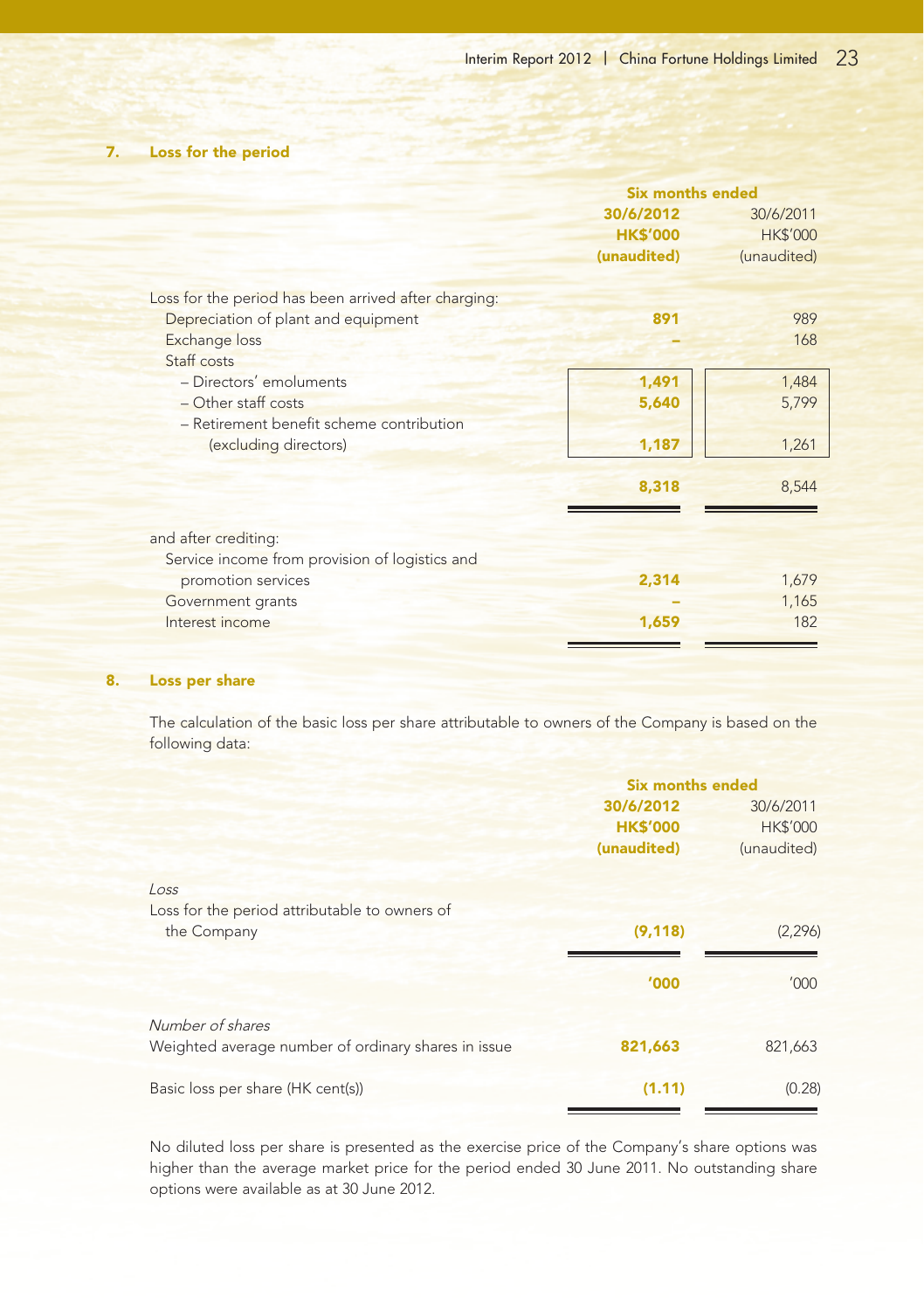9. Trade and other receivables

|                                                                                                                                                | 30/6/2012<br><b>HK\$'000</b><br>(unaudited)             | 31/12/2011<br><b>HK\$'000</b><br>(audited)                |
|------------------------------------------------------------------------------------------------------------------------------------------------|---------------------------------------------------------|-----------------------------------------------------------|
| Trade receivables<br>Less: accumulated allowance                                                                                               | 29,521<br>(14, 083)                                     | 30,066<br>(14,083)                                        |
| Value-added-tax receivables<br>Rebates receivable<br>Prepayments to suppliers<br>Other receivables and deposits<br>Less: accumulated allowance | 15,438<br>516<br>11,210<br>11,090<br>16,939<br>(3, 105) | 15,983<br>2,756<br>11,988<br>16,335<br>15,962<br>(3, 130) |
|                                                                                                                                                | 52,088                                                  | 59,894                                                    |

The Group generally requests for full prepayment from its trade customers but it also allows certain trade customers a credit period of 30 to 90 days. The following is an aged analysis of trade receivables (net of allowance) presented based on the invoice date at the end of reporting period:

|                   | 30/6/2012       | 31/12/2011      |
|-------------------|-----------------|-----------------|
|                   | <b>HK\$'000</b> | <b>HK\$'000</b> |
|                   | (unaudited)     | (audited)       |
| Trade receivables |                 |                 |
| 0 to 30 days      | 6,953           | 11,412          |
| 31 to 90 days     | 1,760           | 2,438           |
| Over 90 days      | 6,725           | 2,133           |
|                   | 15,438          | 15,983          |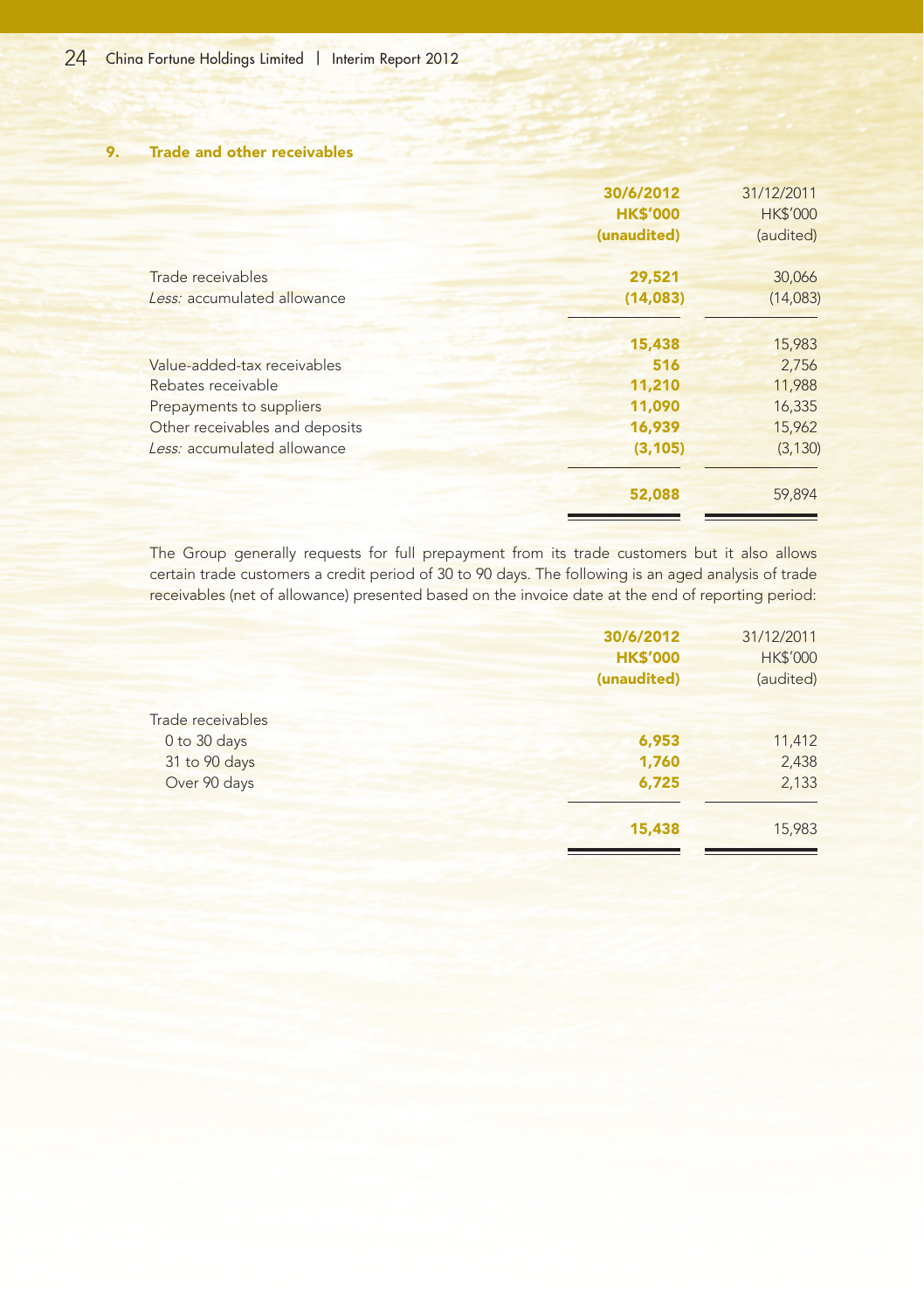#### 10. Trade and other payables

The following is an aged analysis of the trade payables presented based on the invoice date at the end of reporting period:

|                             | 30/6/2012       | 31/12/2011      |
|-----------------------------|-----------------|-----------------|
|                             | <b>HK\$'000</b> | <b>HK\$'000</b> |
|                             | (unaudited)     | (audited)       |
| Trade payables              |                 |                 |
| 0 to 30 days                | 1,473           | 1,463           |
| 31 to 90 days               | 478             | 128             |
| Over 90 days                | 140             | 305             |
|                             | 2,091           | 1,896           |
| Rebates payable             | 48,644          | 76,291          |
| Prepayments from customers  | 41,220          | 9,615           |
| Other payables and accruals | 14,271          | 18,074          |
|                             | 106,226         | 105,876         |
| <b>Other borrowings</b>     |                 |                 |
|                             | 30/6/2012       | 31/12/2011      |
|                             | <b>HK\$'000</b> | <b>HK\$'000</b> |
|                             | (unaudited)     | (audited)       |

| Other borrowings - Secured | 15,126 | 15,250 |
|----------------------------|--------|--------|
|                            |        |        |

At the end of reporting period, all the Group's borrowings were repayable on demand or within one year.

#### 12. Share capital

 $11.$ 

|                                                                                         | Number of<br>ordinary shares | <b>Share</b><br>capital<br><b>HK\$'000</b> |
|-----------------------------------------------------------------------------------------|------------------------------|--------------------------------------------|
| Ordinary shares of HK\$0.10 each<br>Authorised:<br>At 31 December 2011 and 30 June 2012 | 1,000,000,000                | 100,000                                    |
| Issued and fully paid:<br>At 31 December 2011 and 30 June 2012                          | 821,663,442                  | 82,166                                     |